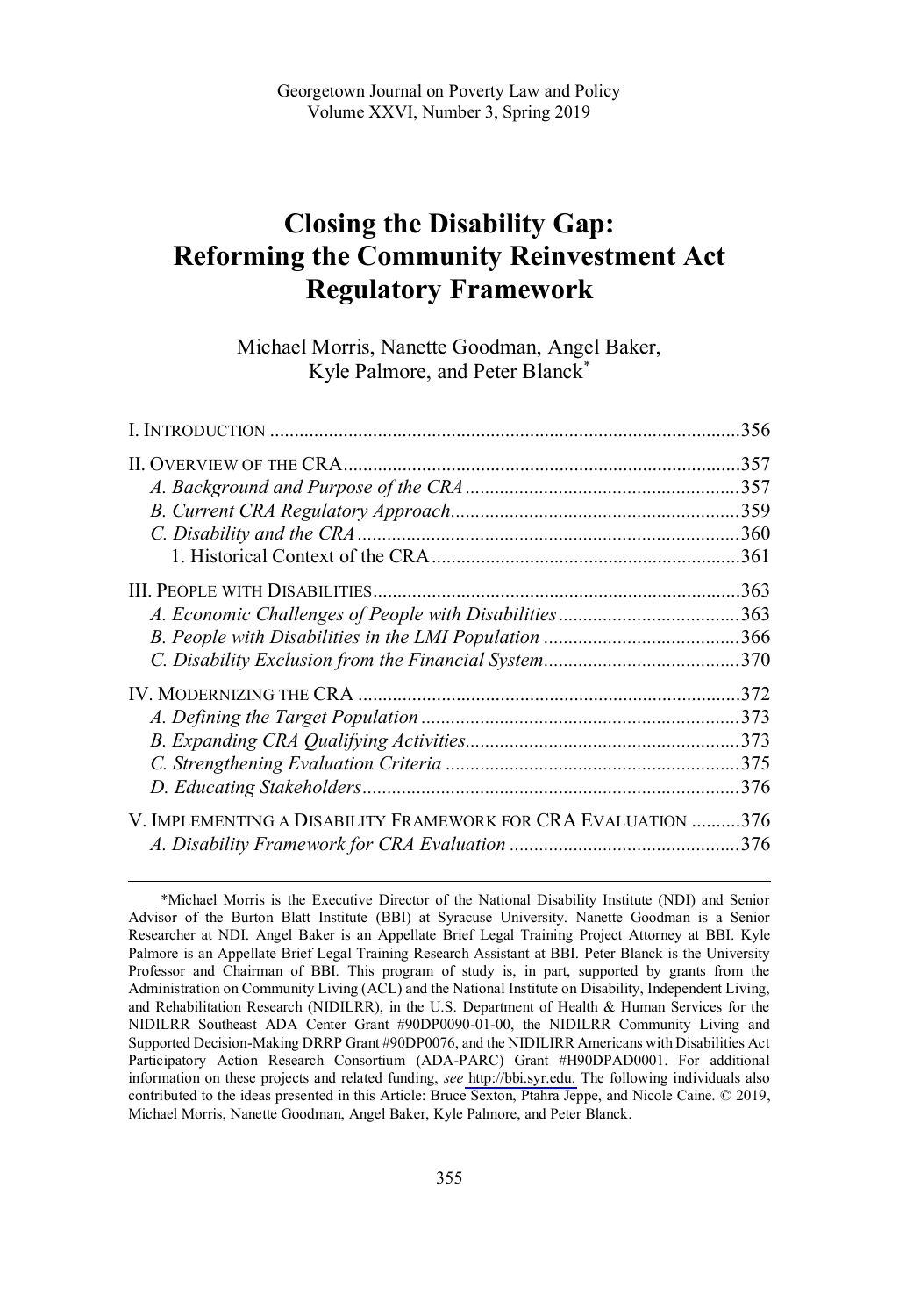<span id="page-1-0"></span>

#### I. INTRODUCTION

Since its inception over forty years ago, the Community Reinvestment Act (CRA) has encouraged banks to serve low- and moderate-income (LMI) neighborhoods and populations. Originally signed into law in 1977 to reduce discriminatory credit practices known as "redlining"<sup>1</sup> in LMI neighborhoods, the law mandates that banks provide support and opportunity for communities that are less economically stable through lending, investment, and service. The CRA is an example of public policy designed to spur private sector action, with particular attention to those at the bottom of the economic ladder.

People with disabilities make up a significant part of the LMI population yet the specific needs of this sizable subpopulation are often overlooked. In 2018, more than one quarter (27%) of working-age people with disabilities were living below the poverty level, over twice the rate of those without disabilities, and people with disabilities often are excluded from the labor market and economic opportunities.<sup>2</sup> In 1990, thirteen years after the enactment of the CRA, Congress passed the American with Disabilities Act (ADA), declaring that the "Nation's proper goals regarding individuals with disabilities are to assure equality of opportunity, full participation, independent living, and economic selfsufficiency."<sup>3</sup>

This Article examines approaches in law and policy that the CRA may align its goals with the ADA to require financial institutions to better identify and meet the needs of people with disabilities so that they are not left further behind in their struggle for economic opportunity, stability and mobility. It contends that this alignment is necessary because the CRA was enacted to encourage financial

COMMUNITY AFFAIRS, OFFICE OF THE COMPTROLLER OF THE CURRENCY, COMMUNITY 1 . REINVESTMENT ACT 1 n.1 (2014), [https://www.occ.gov/topics/community-affairs/publications/fact](https://www.occ.gov/topics/community-affairs/publications/fact-sheets/pub-fact-sheet-cra-reinvestment-act-mar-2014.pdf)[sheets/pub-fact-sheet-cra-reinvestment-act-mar-2014.pdf](https://www.occ.gov/topics/community-affairs/publications/fact-sheets/pub-fact-sheet-cra-reinvestment-act-mar-2014.pdf) ("'Redlining' refers to the practice whereby lending institutions refused to offer home loans in certain neighborhoods, based on the income, racial or ethnic composition of the area.").

<sup>2.</sup> NANETTE GOODMAN & MICHAEL MORRIS, NAT'L DISABILITY INST., ESTIMATED NUMBER OF ABLE ACT PARTICIPANTS (2015), [https://treasurer.nebraska.gov/able/ABLE\\_Estimated\\_Participation.](https://treasurer.nebraska.gov/able/ABLE_Estimated_Participation.pdf) [pdf;](https://treasurer.nebraska.gov/able/ABLE_Estimated_Participation.pdf) *see also* LISA SCHUR, DOUGLAS KRUSE & PETER BLANCK, PEOPLE WITH DISABILITIES: SIDELINED OR MAINSTREAMED? 28–33 (2013).

<sup>3.</sup> Americans with Disabilities Act Amendments Act of 2008, Pub. L. 110-325, 122 Stat. 3553 (2008). *See generally* PETER BLANCK, MICHAEL WATERSTONE, WILLIAM MYHILL & CHARLES SIEGAL, DISABILITY CIVIL RIGHTS LAW AND POLICY: CASES AND MATERIALS (3d ed. 2014); Peter Blanck, *Americans with Disabilities and their Civil Rights: Past, Present, Future*, 66 U. PITT. L. REV. 687 (2005).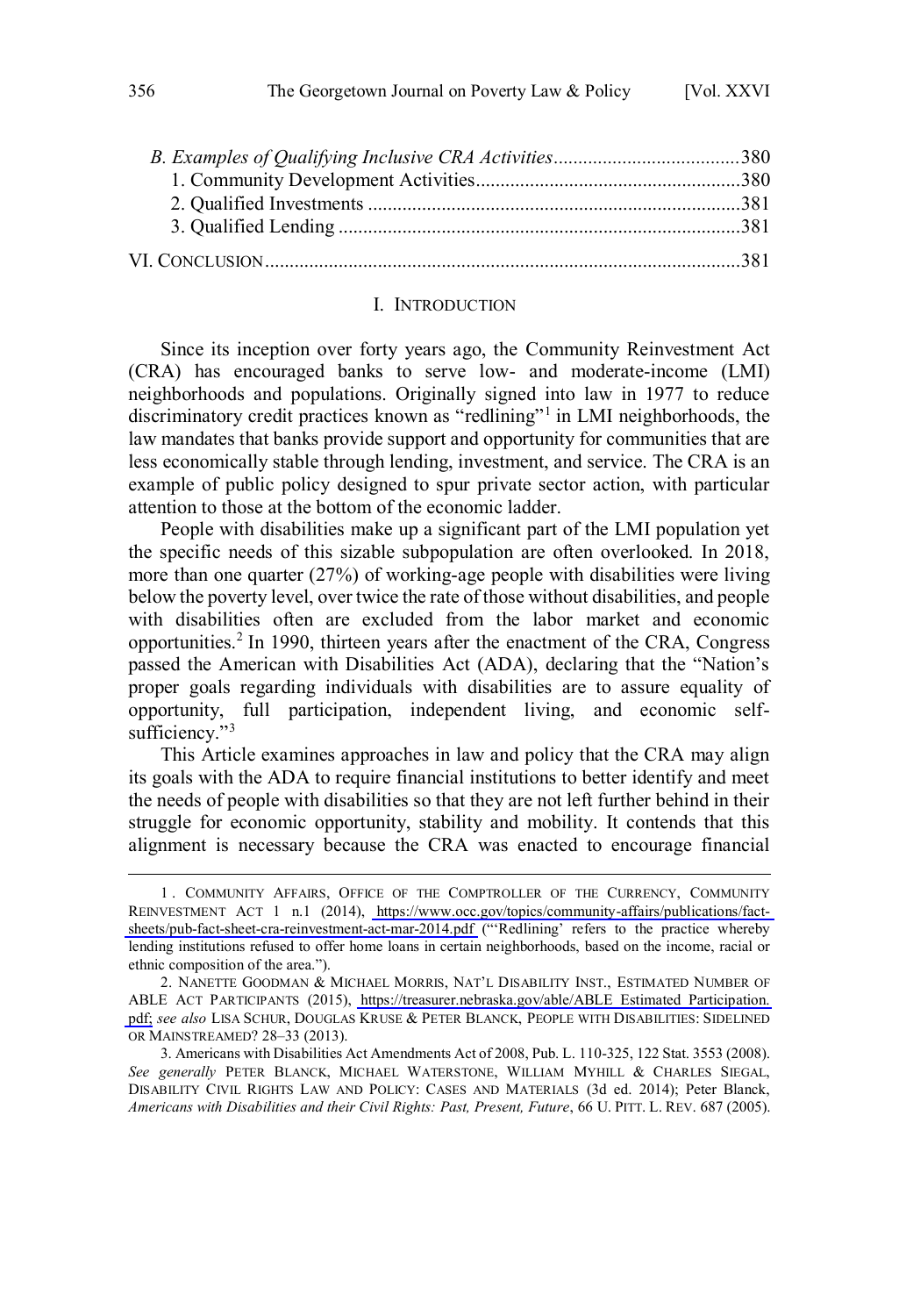$\overline{a}$ 

<span id="page-2-0"></span>institutions, such as banks of all sizes, to address the credit needs of the communities that they serve, including low- and moderate-income neighborhoods.<sup>4</sup>

Certainly, since enactment of the CRA, the financial services industry has dramatically changed. In April of 2018, an Advanced Notice of Proposed Rulemaking (ANPR) circulated by the Office of the Comptroller of the Currency (OCC) presented an opportunity to advance what had become an outdated framework and sought to modernize the regulations that implement the CRA.<sup>5</sup> This Article additionally examines the ways in which an updated framework may aid regulated banks to more effectively serve the needs of their communities (e.g., at their physical locations and online), particularly LMI populations with disabilities.

In Part II, we provide an overview of the CRA. In Part III, we consider empirical evidence showing that people with disabilities make up a significant share of LMI neighborhoods, and that these individuals tend to be worse off than other LMI populations in their access to and use of financial services and achievement of valued financial outcomes. In Part IV, we propose a multifaceted approach to defining community development activities and evaluation of bank performance in ways to specifically address the needs of people with disabilities. Finally, we conclude in Part V, arguing that unless the financial needs of people with disabilities are addressed intentionally and directly as a focus of a modernized CRA framework, this group will continue to be unfairly excluded from the financial system and overlooked in inclusive community development activities.

#### II. OVERVIEW OF THE CRA

#### *A. Background and Purpose of the CRA*

The Community Reinvestment Act (CRA) was enacted in 1977 to address the concern that depository institutions were not meeting the credit needs of their entire communities.<sup>6</sup> It addressed the discriminatory practice of designating certain lower-income or minority neighborhoods as ineligible for credit, known as "redlining."<sup>7</sup> The CRA focused on the provision of credit to low- and moderateincome communities rather than on discrimination by race, sex, or other personal characteristics because existing laws, including the Equal Credit Opportunity Act, passed in 1974, and the Fair Housing Act, enacted as Title VIII of the Civil Rights Act of 1968, explicitly addressed discrimination in lending. The CRA clarified the

<sup>4.</sup> *See* Reforming the Community Reinvestment Act Regulatory Framework, 83 Fed. Reg. 45,053 (Sept. 5, 2018) (to be codified at 12 C.F.R. Pts. 25, 195).

<sup>5.</sup> See id., Reforming the Community Reinvestment Act Regulatory Framework, 83 Fed. Reg. 45,055 (proposed Sept. 5, 2018), [https://www.federalregister.gov/documents/2018/09/05/2018-19169/reforming](https://www.federalregister.gov/documents/2018/09/05/2018-19169/reforming-the-community-reinvestment-act-regulatory-framework)[the-community-reinvestment-act-regulatory-framework](https://www.federalregister.gov/documents/2018/09/05/2018-19169/reforming-the-community-reinvestment-act-regulatory-framework) (last updated Sept. 5, 2018).

<sup>6.</sup> *See* COMMUNITY AFFAIRS, OFFICE OF THE COMPTROLLER OF THE CURRENCY, *supra* note 1. 7. *Id.* at 1.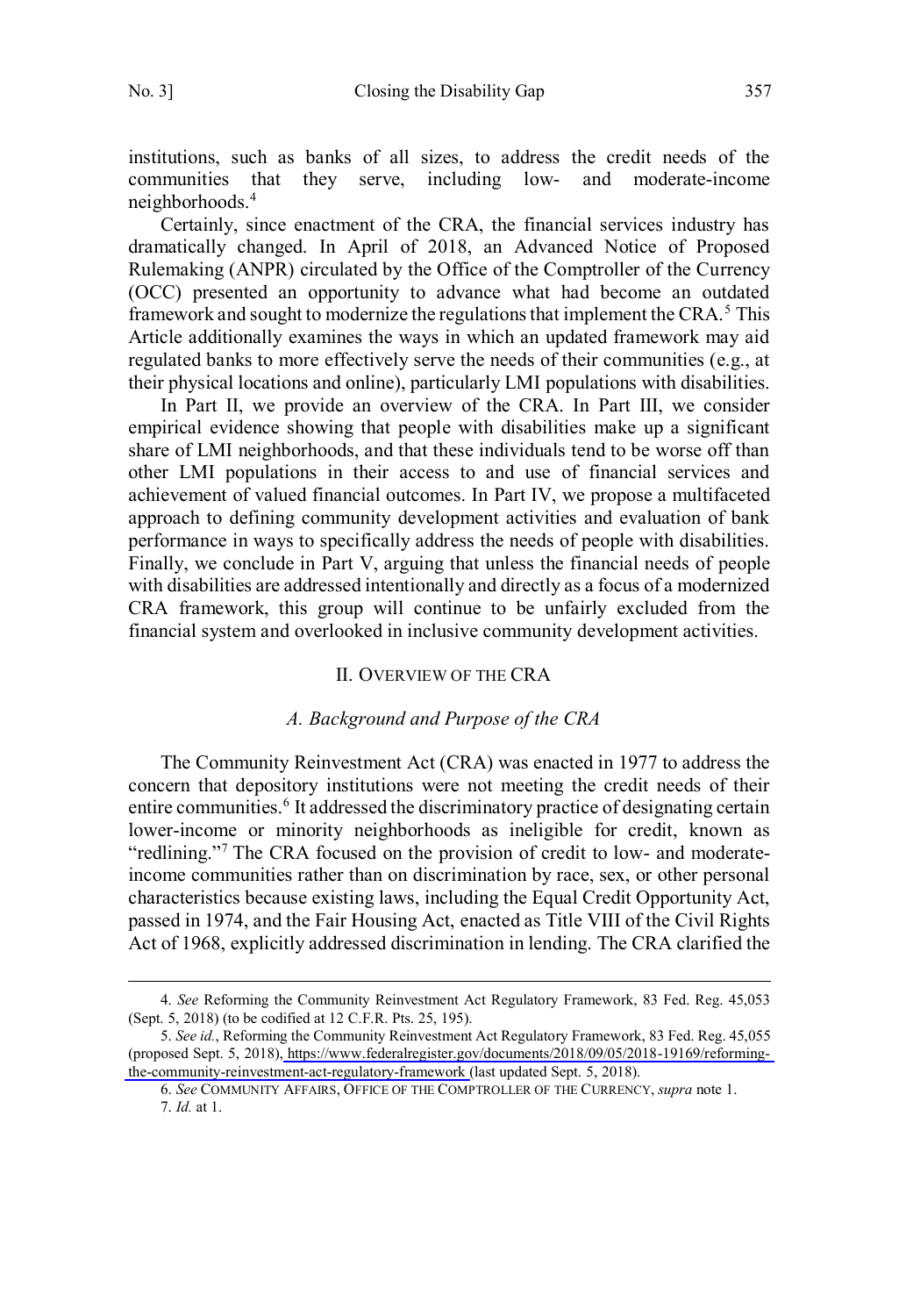expectation that "financial institutions must serve 'the convenience and needs,' including credit needs, of the communities in which they are chartered."<sup>8</sup> The obligation of financial institutions to serve their communities was seen as a *quid pro quo* for privileges such as the protection afforded by federal deposit insurance and access to the Federal Reserve's discount window.<sup>9</sup>

Three important legislative and regulatory changes have impacted the CRA since its inception. The Financial Institutions Reform and Recovery Act of 1989 required the appropriate Federal Agency to prepare written evaluations of bank performance and publicly disclose their findings in a four-tiered CRA examination rating system, with performance levels of "Outstanding," "Satisfactory," "Needs to Improve," or "Substantial Noncompliance."<sup>10</sup> In 1995, regulatory changes established a three-pronged CRA test based on performance in the areas of lending, investments, and services.<sup>11</sup> While the regulations placed the greatest emphasis on lending, they encouraged innovative approaches to addressing community development needs.<sup>12</sup>

In 2005, regulators made two significant changes.<sup>13</sup> First, they "streamlined" the evaluation criteria for a large number of banks by revising the threshold of what would be considered "small" banks and adding a category of "intermediate small" banks.<sup>14</sup> As a result, only banks with over one billion dollars in assets are subject to the three-pronged test.<sup>15</sup> Small banks are subject only to a lending test and "intermediate small banks," are subject to a lending test as well as a new community development test that is more flexible than the test applied to large banks. <sup>16</sup> Second, the 2005 revisions broadened the term "community development" to allow CRA credit for activities addressing "distressed and underserved nonmetropolitan middle-income geographies and designated disaster areas<sup>"17</sup>

<sup>8.</sup> Ben S. Bernanke, Chairman, Fed. Reserve, The Community Reinvestment Act: Its Evolution and New Challenges, Address at the Community Affairs Research Conference (Mar. 30, 2007), *in* BD. OF GOVERNORS OF THE FED. RESERVE SYS., [https://www.federalreserve.gov/newsevents/speech/Bernanke](https://www.federalreserve.gov/newsevents/speech/Bernanke20070330a.htm#fn8) [20070330a.htm#fn8.](https://www.federalreserve.gov/newsevents/speech/Bernanke20070330a.htm#fn8)

<sup>9.</sup> *Id.*

<sup>10.</sup> Sandra F. Braunstein, Director, Div. of Consumer & Cmty. Affairs, The Community Reinvestment Act, Address Before the Committee on Financial Services, U.S. House of Representatives (Feb. 13, 2008), *in* BD. OF GOVERNORS OF THE FED. RESERVE SYS., [https://www.federalreserve.gov/](https://www.federalreserve.gov/newsevents/testimony/braunstein20080213a.htm) [newsevents/testimony/braunstein20080213a.htm.](https://www.federalreserve.gov/newsevents/testimony/braunstein20080213a.htm)

<sup>11.</sup> *History of the CRA*, FED. RESERVE BANK OF MINN.[, https://www.minneapolisfed.org/community/](https://www.minneapolisfed.org/community/cra-resources/history-of-the-cra-new) [cra-resources/history-of-the-cra-new](https://www.minneapolisfed.org/community/cra-resources/history-of-the-cra-new) (last visited Apr. 27, 2019).

<sup>12.</sup> *Id.*

<sup>13.</sup> FED. DEPOSIT INS. CORP., COMMUNITY REINVESTMENT ACT INTERAGENCY EXAMINATION PROCEDURES (2006)[, https://www.fdic.gov/news/news/financial/2006/fil06033.html.](https://www.fdic.gov/news/news/financial/2006/fil06033.html)

<sup>14.</sup> *Id.*

<sup>15.</sup> *Id.*

<sup>16.</sup> *Id.*

<sup>17.</sup> FED. DEPOSIT INS. CORP., COMMUNITY REINVESTMENT ACT EXAMINATION PROCEDURES FOR SMALL INSTITUTIONS (2006)[, https://www.fdic.gov/news/news/financial/2006/fil-33-2006a.pdf.](https://www.fdic.gov/news/news/financial/2006/fil-33-2006a.pdf)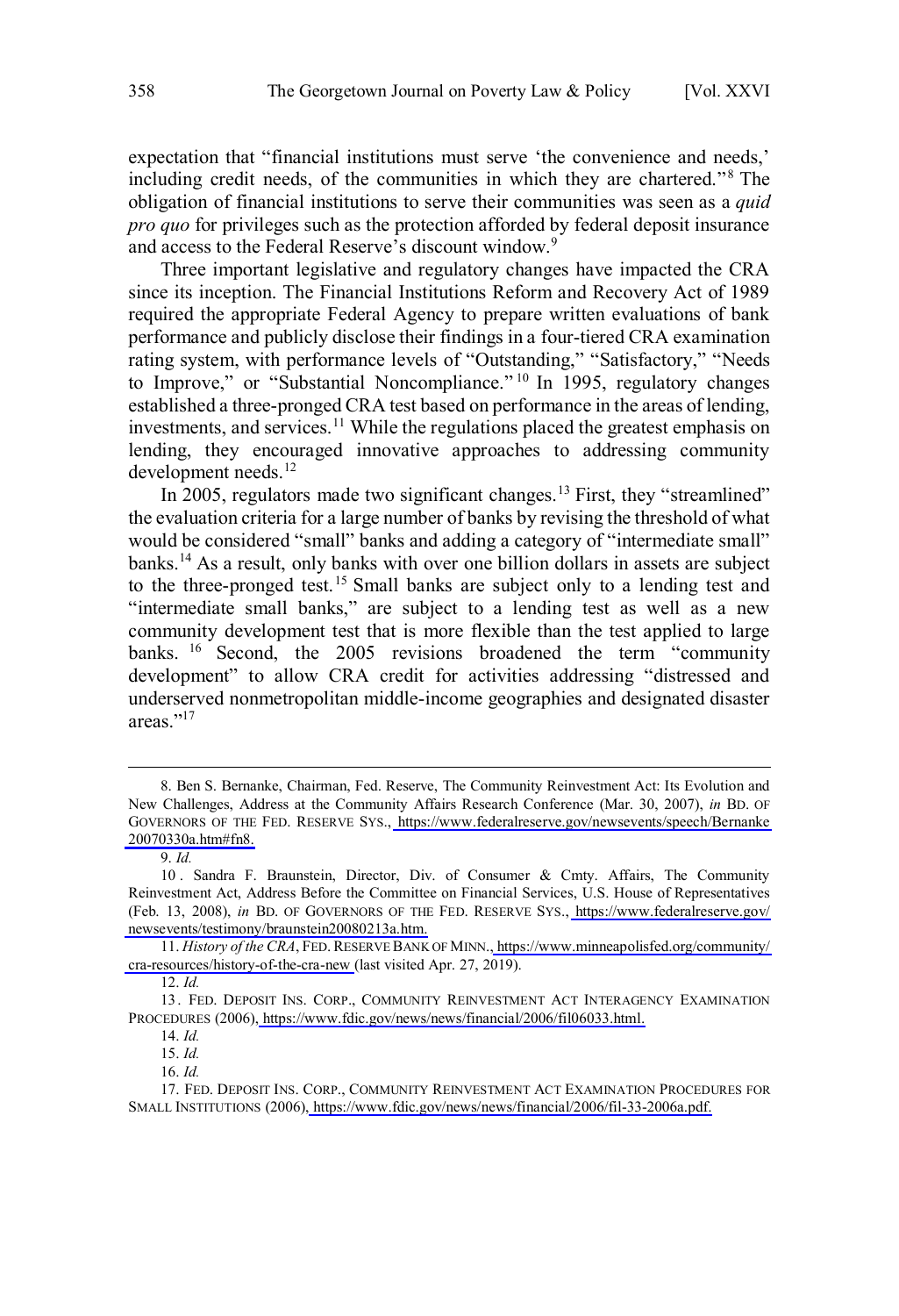<span id="page-4-0"></span>

Through all these revisions, the CRA has maintained a focus on requiring banks to provide lending and other services within their local communities, including low- and moderate-income areas, where banking institutions have a physical branch office and take deposits (also known as their CRA assessment areas).<sup>18</sup> However, as banks increasingly offer online services and draw in their customers from outside the geographic area in which they have a physical branch, the concept of a physical footprint has become outdated.<sup>19</sup>

In addition, the CRA has faced challenges in its approach to evaluating banks' compliance with the law:<sup>20</sup>

Community advocates have pushed for tougher requirements and enforcement and many groups have issued reports highly critical of the regulators. Meanwhile, the banking industry has pressed for a decrease in the regulatory burden. Bankers would also like more predictability in the exam process, more precision as to how the ratings are determined, and a more consistent application of the regulations across agencies and even across examiners within each agency to minimize discrepancies from one exam to the next.<sup>21</sup>

The OCC is now seeking to modernize the CRA in an effort to "help regulated financial institutions more effectively serve the convenience and needs of their communities by encouraging more lending, investment, and activity where it is needed most; evaluating CRA activities more consistently; and providing greater clarity regarding CRA-qualifying activities." <sup>22</sup> The OCC believes that "[a] transformed or modernized framework also would facilitate more timely evaluations of bank CRA performance, offer greater transparency regarding ratings, promote a consistent interpretation of the CRA, and encourage increased community and economic development in low- and moderate-income (LMI) areas<sup>"23</sup>

#### *B. Current CRA Regulatory Approach*

Federal regulators, including the OCC, the Board of Governors of the Federal Reserve System, and the Federal Deposit Insurance Corporation (FDIC), conduct

<sup>18.</sup> Barbara S. Mishkin, *Treasury Issues Recommendations for Modernizing the CRA*, CONSUMER FINANCE MONITOR (Apr. 5, 2018), [https://www.consumerfinancemonitor.com/2018/04/05/treasury](https://www.consumerfinancemonitor.com/2018/04/05/treasury-issues-recommendations-for-modernizing-the-cra)[issues-recommendations-for-modernizing-the-cra.](https://www.consumerfinancemonitor.com/2018/04/05/treasury-issues-recommendations-for-modernizing-the-cra)

<sup>19.</sup> Id.

<sup>20.</sup> Mark A. Willis, *It's the Rating, Stupid: A Banker's Perspective on the CRA*, FED. RESERVE BANK OF S.F., [https://www.frbsf.org/community-development/files/its\\_rating\\_stupid1.pdf](https://www.frbsf.org/community-development/files/its_rating_stupid1.pdf) (last visited Apr. 29, 2019).

<sup>21.</sup> *Id.*

<sup>22.</sup> Reforming the Community Reinvestment Act Regulatory Framework, 83 Fed. Reg. 45,053 (Sept. 5, 2018) (to be codified at 12 C.F.R. Pts. 25, 195).

<sup>23.</sup> *Id.*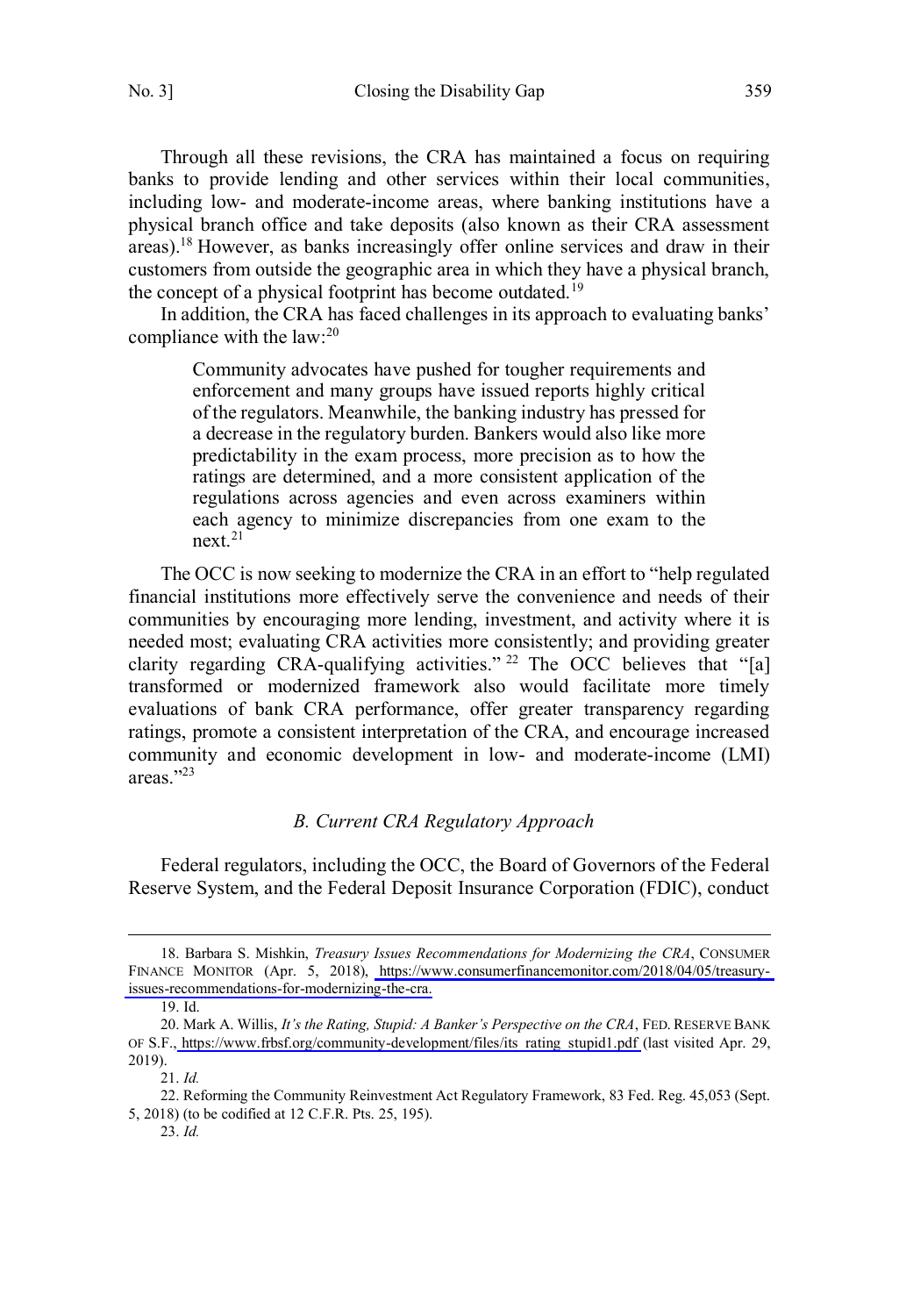<span id="page-5-0"></span>CRA evaluations on large banks under their jurisdiction every three years, with an extended examination cycle for smaller banks.

Banks with different levels of assets have varying levels of evaluation of CRA performance. Large banks are subject to three tests: (1) the Lending Test, which is the number and amount of loans in the institution's assessment area, record of lending to borrowers of all income levels, number, amount, complexity and innovativeness of community development loans, and flexible lending practices; (2) the Investment Test, which assesses the dollar amount, complexity and responsiveness of qualified community development assessments that benefit a bank's assessment areas; and (3) the Service Test, which examines the availability and effectiveness of retail banking services in the designated assessment areas and the extent of community development services provided.<sup>24</sup> These tests are meant to focus on the target audience of LMI individuals and communities underserved by the nation's financial system.<sup>25</sup>

At the conclusion of the CRA evaluation a public report is provided, which presents the regulatory agency's conclusions regarding a particular bank's performance in lending, investment, and service. It also provides a rating of the bank's performance as outstanding, satisfactory, needs improvement, or substantial noncompliance.<sup>26</sup> A less than satisfactory rating may affect a bank's ability to expand its assets. An institution's CRA record is considered in applications for mergers and acquisitions and for expanding the number of branches. However, few banks have been subject to this penalty, and in 2014, only 2% of banks received low ratings.<sup>27</sup>

#### *C. Disability and the CRA*

Despite disproportionately high poverty rates among people with disabilities, the CRA did not mention this population in its first publication of regulations in 1978, nor in any of its subsequent amendments or agency published interpretations.<sup>28</sup> While the current CRA does not explicitly reference any specific sub-populations of the LMI population, banks must be well aware that the CRA was enacted as a response to prior discriminatory lending practices, such as redlining in African American neighborhoods. The Federal Financial Institutions Examinations Council, which provides data for banks to identify the LMI neighborhoods in their footprint, includes data on race but does not include information on disability.

*Community Reinvestment Act*, P'SHIP FOR PROGRESS, [https://www.fedpartnership.gov/](https://www.fedpartnership.gov/bank-life-cycle/topic-index/community-reinvestment-act) 24 . [bank-life-cycle/topic-index/community-reinvestment-act](https://www.fedpartnership.gov/bank-life-cycle/topic-index/community-reinvestment-act) (last visited Apr. 27, 2019).

<sup>25.</sup> *Id.*

<sup>26.</sup> 12 U.S.C. § 2906(b)(1)(A) (2012).

<sup>27.</sup> JOSH SILVER, NAT'L CMTY. REINVESTMENT COAL., THE COMMUNITY REINVESTMENT ACT AND GEOGRAPHY: HOW WELL DO CRA EXAMS COVER THE GEOGRAPHICAL AREAS THAT BANKS SERVE? 6 (2017), [https://ncrc.org/wp-content/uploads/2017/05/cra\\_geography\\_paper\\_050517.pdf.](https://ncrc.org/wp-content/uploads/2017/05/cra_geography_paper_050517.pdf)

<sup>28.</sup> See generally FED. FIN. INST. EXAMINATION COUNCIL, A GUIDE TO CRA DATA COLLECTION AND REPORTING (2016), [https://www.ffiec.gov/cra/pdf/2015\\_cra\\_guide.pdf.](https://www.ffiec.gov/cra/pdf/2015_cra_guide.pdf)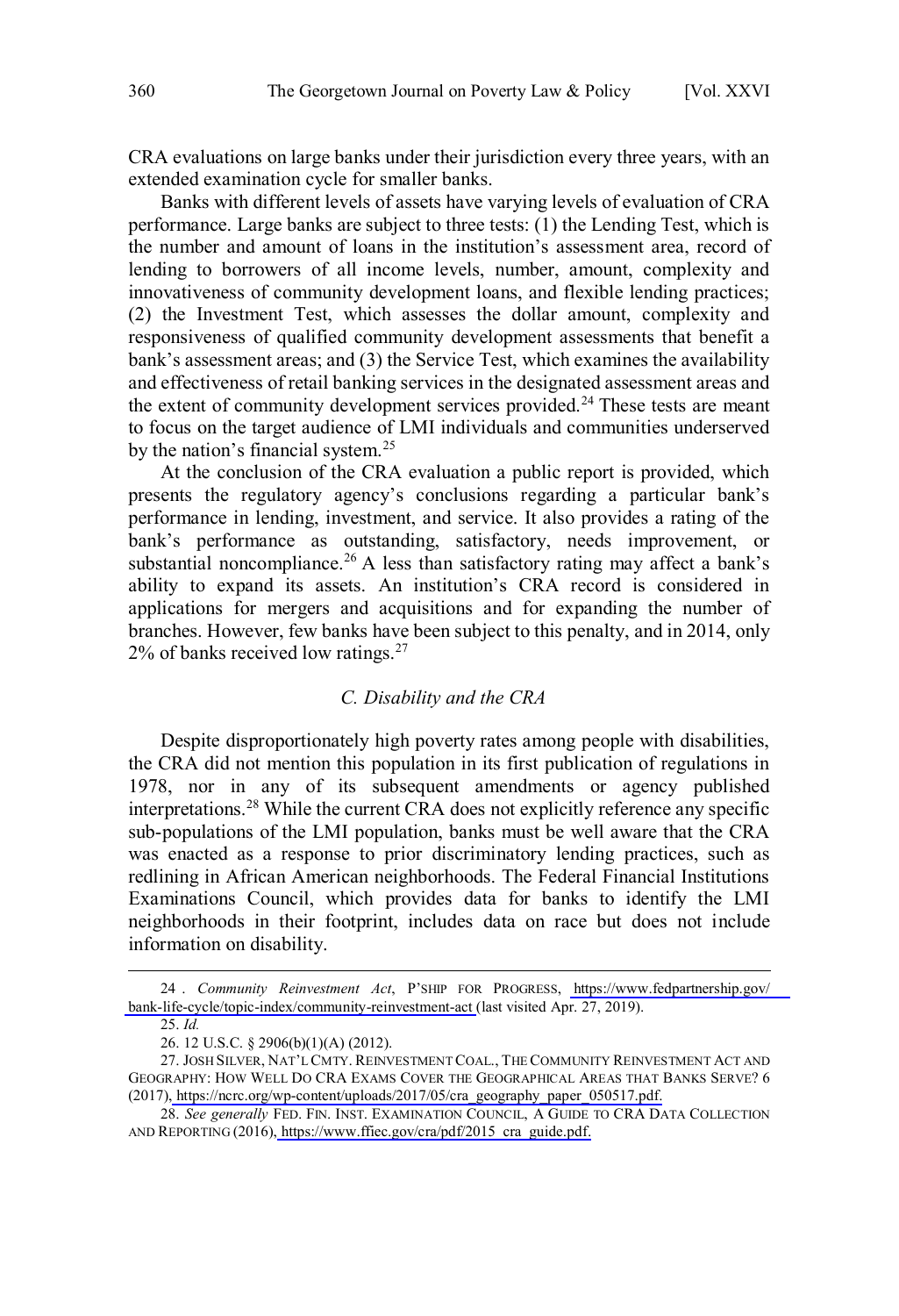<span id="page-6-0"></span>Without identifying people with disabilities as a part of LMI populations, banks will likely overlook the specific needs of this population. For example, they may miss the unique challenges of providing housing that is both accessible and affordable. They may fail to ensure their retail banking apps meet the accessibility needs of people with a variety of functional limitations. Their financial education programs may not appreciate the complexities of making informed financial decisions faced by people with disabilities. Without specifying this population in a modernized CRA, regulators will not consider whether the needs of people with disabilities are being met when evaluating bank performance in lending practices, the availability and effectiveness of retail banking services, and related community development investments that impact this large segment of the underserved population.<sup>29</sup>

#### 1. Historical Context of the CRA

It is important to consider the social and political context of people with disabilities in America at the time the CRA was signed into law, some forty years ago.<sup>30</sup> Children with disabilities, based on a new federal law, were first allowed to attend their neighborhood schools, ending historical patterns of exclusion.<sup>31</sup> Individuals with disabilities, who had committed no crime, were incarcerated in state and regional mental institutions (totaled more than 500,000 individuals nationwide).<sup>32</sup> There was no articulated or constitutionally-protected right to humane care and treatment.<sup>33</sup> There was no discussion or expectation of community life and participation in the workforce or the financial mainstream.<sup>34</sup>

Twenty-eight years ago, bipartisan support approved the Americans with Disabilities Act (ADA), signed by a Republican president, George Herbert Walker Bush.<sup>35</sup> On July 26, 1990, President Bush, at the signing of the ADA, made this

<sup>29.</sup> *See generally id.*

<sup>30.</sup> *See, e.g.*, Peter Blanck, *The First "A" in the ADA: And 25 More "A"s Toward Equality for Americans with Disabilities*, 4(1) INCLUSION 46, 46–51 (2016); Larry Logue & Peter Blanck, *Heavy Laden: Union Veterans, Psychological Illness, and Suicide*, CAMBRIDGE DISABILITY L. & POL'Y (2018); Karrie Shogren et al., *Supported Decision-Making: Theory, Research, and Practice to Enhance Self-Determination and Quality of Life*, CAMBRIDGE DISABILITY L. & POL'Y (2019).

<sup>31.</sup> *See generally* BLANCK ET AL., *supra* note 3; Rehabilitation Act of 1973, Pub. L. No. 93-112, 87 Stat. 355.

*See, e.g.*, Peter Blanck, *Disability in Prison*, 26 U. S. CAL. INTERDISC. L. J. 309, 309–22 (2017); 32. *Deinstitutionalization: A Psychiatric "Titanic"*, FRONTLINE (May 10, 2005), [https://www.pbs.org/wgbh/](https://www.pbs.org/wgbh/pages/frontline/shows/asylums/special/excerpt.html) [pages/frontline/shows/asylums/special/excerpt.html.](https://www.pbs.org/wgbh/pages/frontline/shows/asylums/special/excerpt.html)

*Advancements in Treating Mental Health Disorders: A Historical Timeline*, THE RECOVERY 33. VILL.,<https://www.palmerlakerecovery.com/co-occurring-disorders-treatment-manual/historical-timeline> (last visited Apr. 27, 2019).

<sup>34.</sup> *Id.*; *see also* Peter Blanck, *Why America is Better Off Because of the Americans with Disabilities Act and the Individuals with Disabilities Education Act*, TOURO L. REV. (forthcoming 2019).

*Remarks of President George Bush at the Signing of the Americans with Disabilities Act*, EQUAL 35.EMP. OPPORTUNITY COMM'N[, https://www.eeoc.gov/eeoc/history/35th/videos/ada\\_signing\\_text.html](https://www.eeoc.gov/eeoc/history/35th/videos/ada_signing_text.html) (last visited Apr. 27, 2019).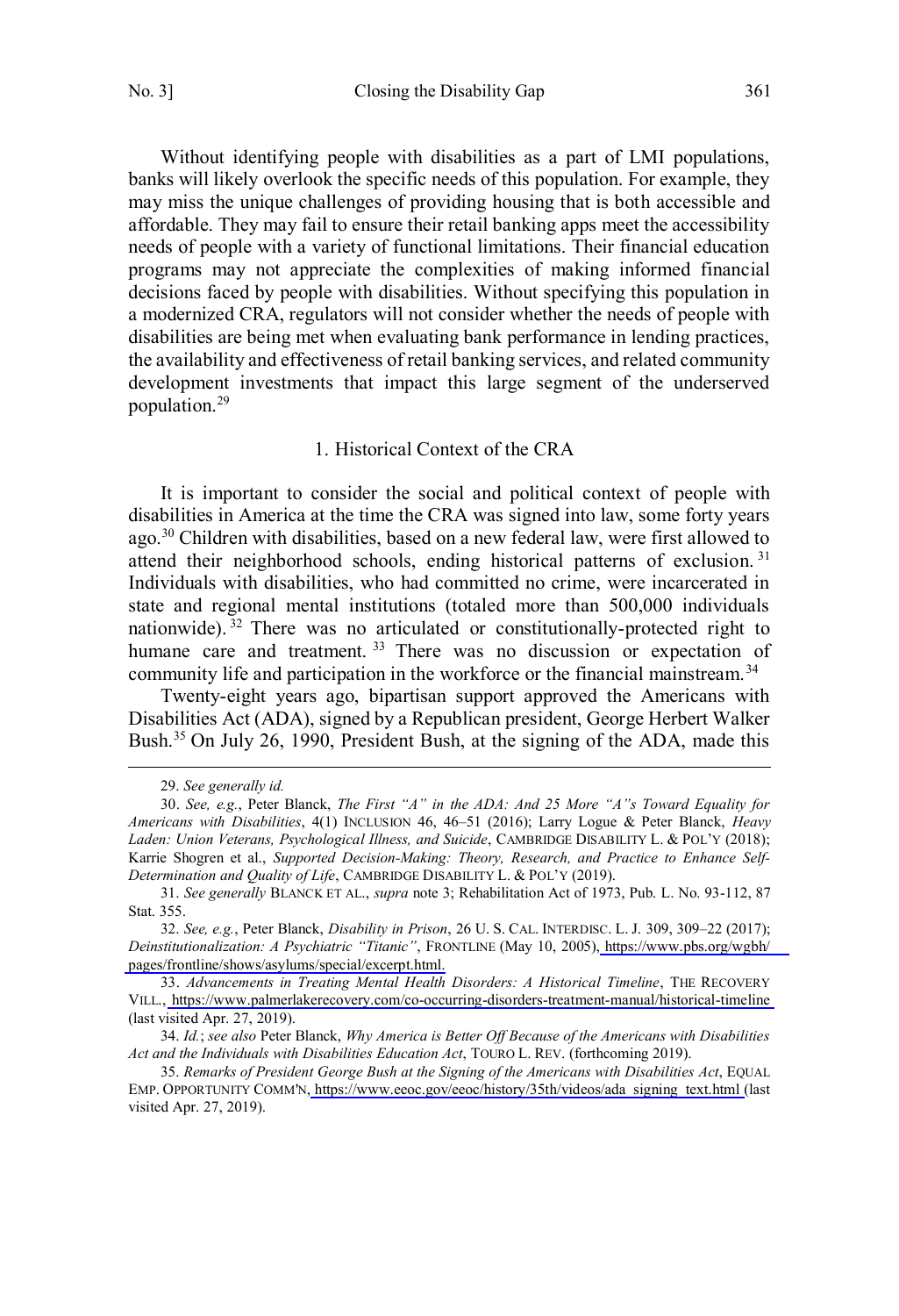statement of intent: "Together, we must remove the physical barriers we have created and the social barriers that we have accepted. For ours will never truly be a prosperous nation until all within it prosper."<sup>36</sup>

Since the time of widespread institutionalization, societal norms have changed and people with disabilities are more included in their communities.<sup>37</sup> Currently, record numbers of students with disabilities are graduating high school and moving on to higher education.<sup>38</sup> In the past two years, the Bureau of Labor Statistics shows increases in workforce participation for individuals with disabilities.<sup>39</sup> Still, two-thirds of working-age adults with disabilities are not participants in the labor force, economic participation for people with disabilities lags, and some public policies trap people with disabilities in poverty, forcing them to choose between receiving public benefits and saving for the future.<sup>40</sup>

New policies aim to ameliorate economic and social disparities. For example, with the passage of the Achieving A Better Life Experience (ABLE) Act, some eight million individuals with disabilities and their families may establish an ABLE account through one of forty state programs and many, for the first time, become savers and investors.<sup>41</sup> They now have a choice of strategies to grow their savings contributions tax-free, without fear of losing eligibility for diverse public benefits, including healthcare, Supplemental Security Income (SSI) payments, housing, and food assistance.<sup>42</sup> It is expected that over the next ten years, assets under management will grow to more than two hundred billion dollars.<sup>43</sup> However, less than 1% of eligible individuals and families have so far opened ABLE taxadvantaged savings accounts.<sup>44</sup>

Despite passage of legislation aimed at people with disabilities such as the ABLE Act, a broader and systemic set of barriers inherent to the financial services industry still create limitations to financial inclusion. CRA modernization is overdue for some twenty-two million working-age Americans with disabilities and one in five families with a member with a disability, including individuals over the age of sixty-five. <sup>45</sup> To address and assess the critical changes needed, it is

 $\overline{a}$ 

701 (2006), [https://www.ncbi.nlm.nih.gov/pmc/articles/PMC2690299/pdf/milq0084-0701.pdf.](https://www.ncbi.nlm.nih.gov/pmc/articles/PMC2690299/pdf/milq0084-0701.pdf)

<sup>36.</sup> *Id.*

<sup>37.</sup> *See* PETER BLANCK, THE AMERICANS WITH DISABILITIES ACT AND THE EMERGING WORKFORCE: EMPLOYMENT OF PEOPLE WITH MENTAL RETARDATION (1998).

Shaun Heasley, *Graduation Rate Improves for Students with Disabilities*, DISABILITY SCOOP 38. (Dec. 5, 2017)[, https://www.disabilityscoop.com/2017/12/05/graduation-rate-improves/24485.](https://www.disabilityscoop.com/2017/12/05/graduation-rate-improves/24485)

*Persons with a Disability: Labor Force Characteristics Summary*, BUREAU OF LABOR 39 . STATISTICS, U.S. DEP'T OF LABOR (Feb. 26, 2019)[, https://www.bls.gov/news.release/disabl.nr0.htm.](https://www.bls.gov/news.release/disabl.nr0.htm)

<sup>40.</sup> Id.; David C. Stapleton, Bonnie L. O'Day, Gina A. Livermore & Andrew J. Imparato,

*Dismantling the Poverty Trap: Disability Policy for the Twenty-First Century*, 84(4) THE MILBANK Q.

<sup>41.</sup> Michael Morris, Christopher Rodriguez & Peter Blanck, *ABLE Accounts: A Down Payment on Freedom*, 4 INCLUSION 21, 21 (2016); GOODMAN & MORRIS, *supra* note 2, at 2.

<sup>42.</sup> GOODMAN & MORRIS, *supra* note 2, at 2.

<sup>43.</sup> *Id.* at 8.

<sup>44.</sup> *Id.*

<sup>45.</sup> *Id.*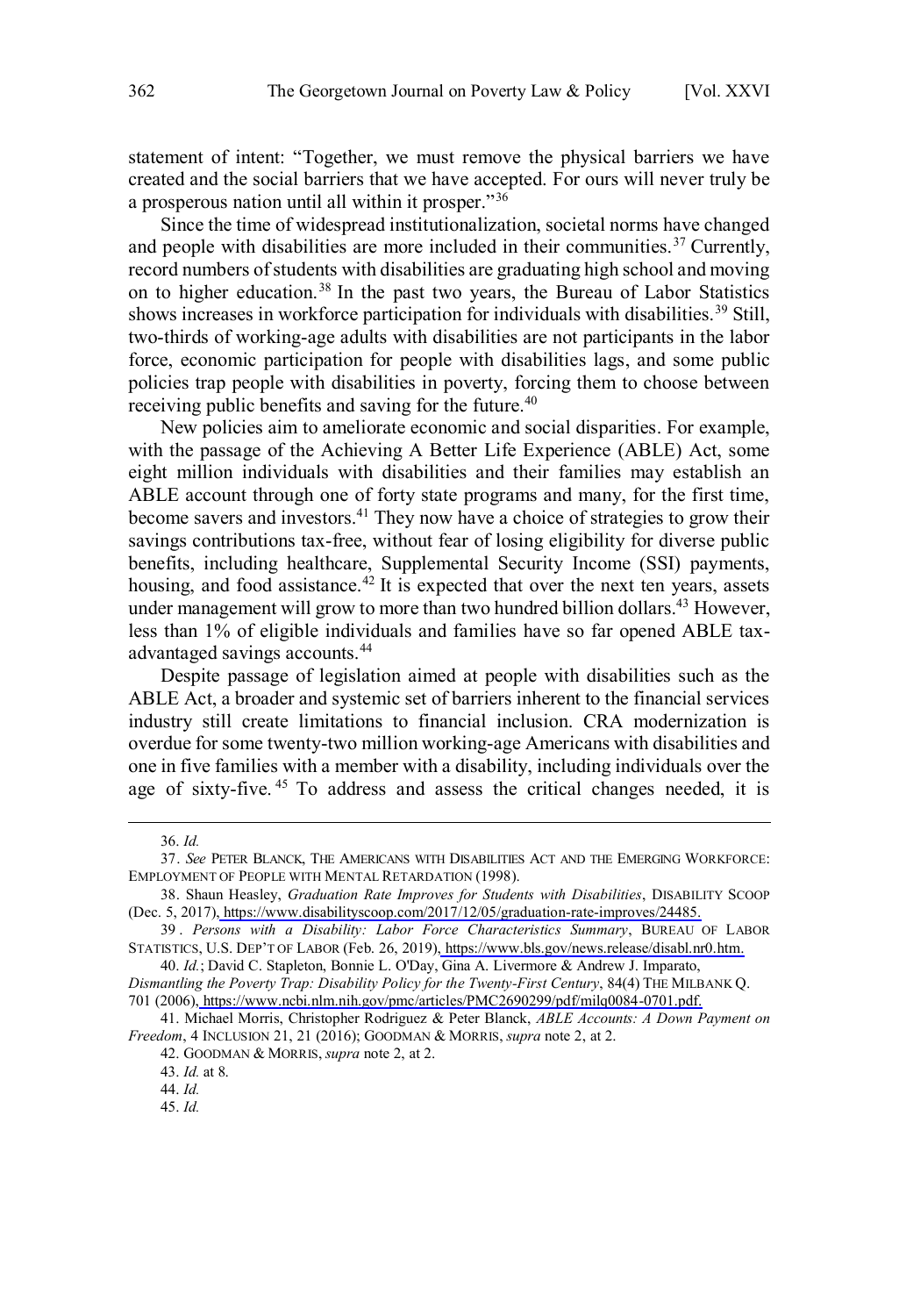$\overline{a}$ 

<span id="page-8-0"></span>important to understand the population of people with disabilities, their likelihood to be LMI, and their significant economic and social challenges.

#### III. PEOPLE WITH DISABILITIES

The term "disability" describes a diverse group of individuals.<sup>46</sup> A person's disability may be related to vision, hearing, movement, communication, cognition, or psychosocial issues, range from mild to severe, or constant or episodic.<sup>47</sup> A disability may occur at birth, old age, or anytime in between. It may be congenital or can arise because of chronic illness, injury, malnutrition, or aging.<sup>48</sup> Americans with disabilities are the largest minority group in the nation, comprising between 12% and 20% of the U.S. population (i.e., forty to fifty-seven million people).<sup>49</sup> One in five families has a family member with a disability.<sup>50</sup>

"The diversity of types and severity of disability, age of onset, income and race have significant implications for developing strategies that promote financial inclusion."<sup>51</sup> A wheelchair user faces different access issues than someone who is blind or who has a cognitive impairment. An individual born with a disability may have different needs than one who acquires their disability later in life after they have been educated, gained experience in the workforce, and accumulated assets. Low-income individuals with disabilities may need a different set of services than those with higher incomes. Individuals of color with disabilities may face negative stereotypes based upon either their disability or minority status, or both.<sup>52</sup>

#### *A. Economic Challenges of People with Disabilities*

Many people with disabilities face significant barriers to financial stability, and low or unstable income and inadequate health insurance coverage complicate

<sup>46.</sup> *See* BLANCK ET AL., *supra* note 3. *See generally* Blanck, *supra* note 3; Peter Blanck, *The Burton Blatt Institute: Centers of Innovation on Disability at Syracuse University*, 56 SYRACUSE L. REV. 201 (2006).

<sup>47.</sup> Americans with Disabilities Act Amendments Act of 2008, *supra* note 3. *See generally* Dilip Jeste, Graham Eglit, Barton Palmer, Jonathan Martinis, Peter Blanck & Elyn Saks, *Supported Decision Making in Serious Mental Illness*, 81 PSYCHIATRY: INTERPERSONAL & BIOLOGICAL PROCESSES 28 (2018).

*Disabilities: Causes, Diagnosis and Management*, AM. INT'L MED. UNIV. (Feb. 25, 2017), 48. [https://www.aimu.us/2017/02/25/disabilities-causes-diagnosis-and-management.](https://www.aimu.us/2017/02/25/disabilities-causes-diagnosis-and-management)

<sup>49 .</sup> LEWIS KRAUS, 2016 DISABILITY STATISTICS ANNUAL REPORT (2017), [https://disability](https://disabilitycompendium.org/sites/default/files/user-uploads/2016_AnnualReport.pdf) compendium.org/sites/default/files/user-uploads/2016\_AnnualReport.pdf.

ADA NAT'L NETWORK, PEOPLE WITH DISABILITIES: AMERICA'S LARGEST MINORITY (2012), 50. [http://www.adainfo.org/sites/default/files/Leadership-Network/Modules-1-5/5a-America-largMinority](http://www.adainfo.org/sites/default/files/Leadership-Network/Modules-1-5/5a-America-largMinorityFINAL.pdf) [FINAL.pdf.](http://www.adainfo.org/sites/default/files/Leadership-Network/Modules-1-5/5a-America-largMinorityFINAL.pdf)

<sup>51.</sup> NANETTE GOODMAN, BONNIE O'DAY & MICHAEL MORRIS, FINANCIAL CAPABILITY OF ADULTS WITH DISABILITIES 5 (2017)[, https://www.nationaldisabilityinstitute.org/wp-content/uploads/](https://www.nationaldisabilityinstitute.org/wp-content/uploads/2019/01/ndi-finra-report-2017.pdf) [2019/01/ndi-finra-report-2017.pdf.](https://www.nationaldisabilityinstitute.org/wp-content/uploads/2019/01/ndi-finra-report-2017.pdf)

<sup>52.</sup> *See generally* Peter Blanck, *Justice for All? Stories about Americans with Disabilities and their Civil Rights*, 8 J. OF GENDER, RACE & JUST. 1 (2004).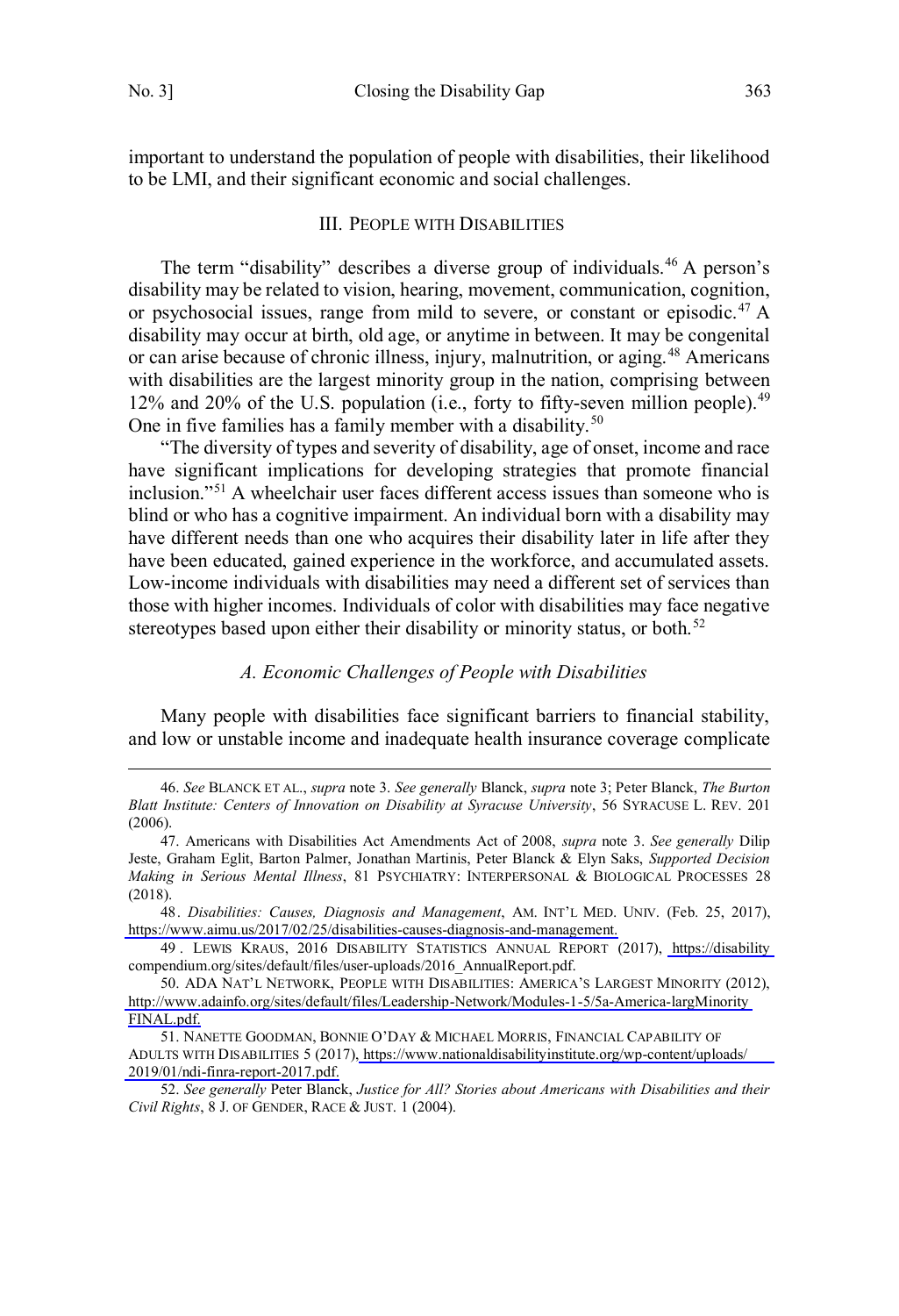financial decisions. Individuals with disabilities often have a tenuous connection with the labor force because they tend to be employed in low-wage and temporary jobs. They are often the "first fired and last hired" in economic downturns. For some, disability is only one of several stigmas they face. The nexus of race, poverty and disability adds barriers to financial stability for large segments of the disability community. Economic and social marginalization from racism, classism, ableism and other forms of discrimination create challenges to financial capability. For example, the poverty rate among adults with disabilities is more than twice the rate for adults with no disabilities (27% compared with 12%), and nearly 40% of African Americans and 29% of Latinos with disabilities live in poverty.<sup>53</sup>

LMI populations often face significant economic challenges. For people with disabilities, these challenges are magnified by the extra costs associated with the disability, such as unreimbursed health care expenditures, extra costs of housing, transportation, and assistive technology, and limited access to the labor market.<sup>54</sup> In some cases, the disability of a family member affects the ability of other family members to work for pay.<sup>55</sup>

National Disability Institute (NDI), in cooperation with the FDIC and the Financial Industry Regulatory Authority Investor Education Foundation (FINRA Foundation), finds that people with disabilities are a large segment of the LMI population and lag behind other LMI populations in the areas that the CRA is meant to address.<sup>56</sup>

Under the lending test, the CRA charges banks with providing credit to LMI individuals, yet almost one-quarter of working-age people with disabilities have an unmet need for credit. More than 40% turn to non-bank, often predatory, loan options such as pawnshops, rent-to-own programs, payday loans, refund anticipation loans or auto title loans to meet their credit needs. In addition to charging high interest rates, these types of loans do not report positive payment behavior to the credit agencies and thus do not help users to establish a credit history that would enable them to qualify for less expensive mainstream credit in the future.<sup>57</sup>

Under the service test, the CRA charges banks with delivering retail banking services and providing community development services including teaching financial education curricula for LMI individuals. Yet, 18% of people with disabilities are unbanked compared to 7% of people without disabilities and

<sup>53.</sup> GOODMAN ET AL., *supra* note 51, at 1.

*See* Kelly Edmiston, *Challenges Remain for the LMI Population*, FED. RESERVE BANK OF KAN. 54. CITY (Oct. 2, 2018), [https://www.kansascityfed.org/publications/community/connections/articles/2018/](https://www.kansascityfed.org/publications/community/connections/articles/2018/q22018/lmi%2010%202018) [q22018/lmi%2010%202018.](https://www.kansascityfed.org/publications/community/connections/articles/2018/q22018/lmi%2010%202018)

<sup>55.</sup> GOODMAN ET AL., *supra* note 51, at 9.

<sup>56.</sup> *See, e.g.*, *infra* Figure 1.

<sup>57.</sup> Lisa Rice & Deidre Swesnik, Discriminatory Effects of Credit Scoring on Communities of Color, 46 SUFFOLK U. L. REV. 935, 950 (2013), [http://suffolklawreview.org/wp-content/uploads/2014/01/Rice-](http://suffolklawreview.org/wp-content/uploads/2014/01/Rice-Swesnik_Lead.pdf)[Swesnik\\_Lead.pdf.](http://suffolklawreview.org/wp-content/uploads/2014/01/Rice-Swesnik_Lead.pdf)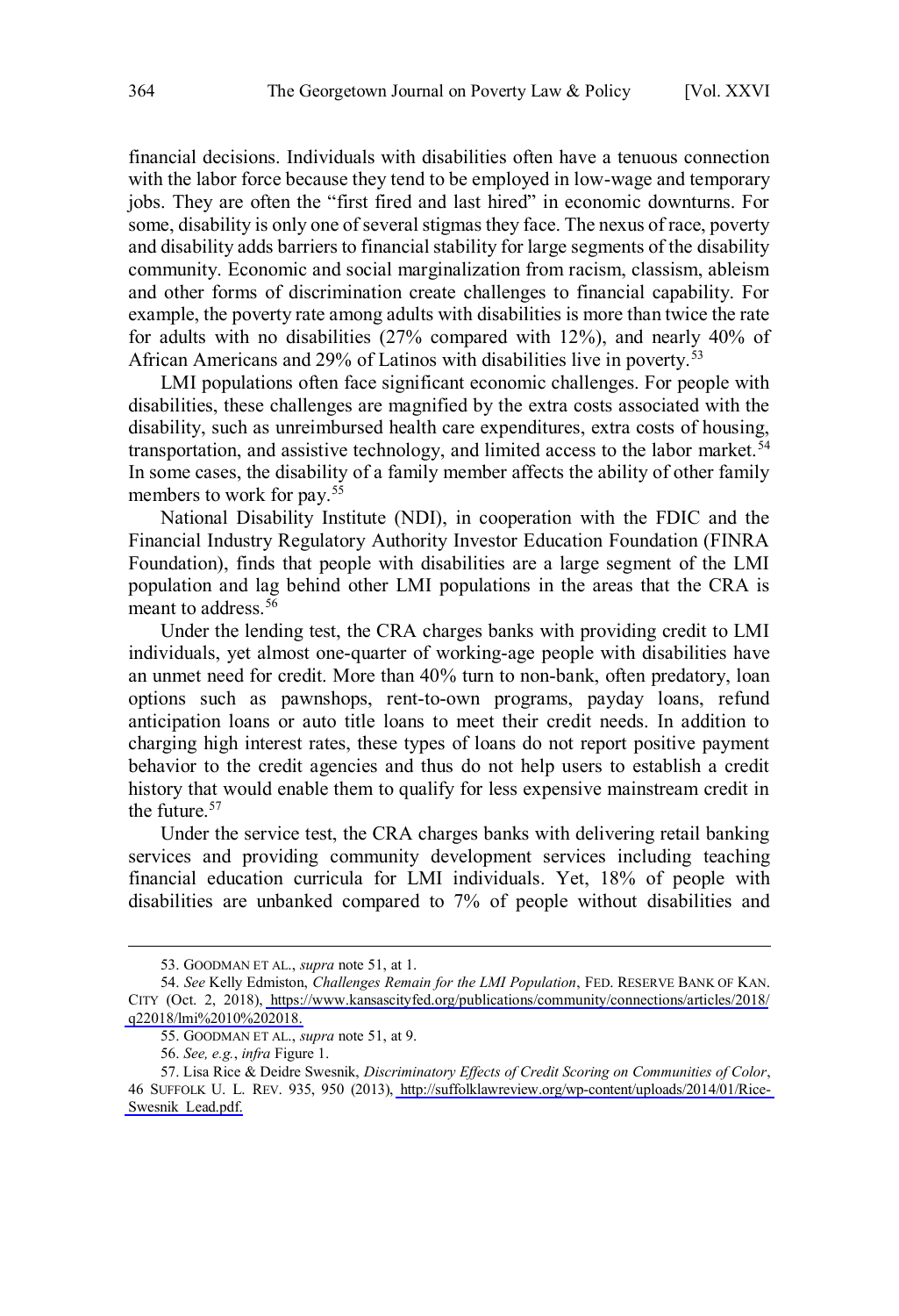another 28% are underbanked meaning they have a bank account but turn to potentially predatory non-bank services.<sup>58</sup> People with disabilities are also more in need of financial education services, compared to those without disabilities; they are almost three times (23% versus 9%) more likely to have extreme difficulty paying bills and almost half are forced to skip medical treatments, because of  $cost<sup>59</sup>$ 

Under the investment test, the CRA charges banks with providing investments and grants for community development, including affordable housing. Yet, increased competition for affordable and subsidized housing coupled with an inadequate supply of accessible housing is creating an ever-worsening affordability gap for low-income renters with disabilities. 60



FIGURE 1: INDICATORS OF FINANCIAL INCLUSION AND FINANCIAL STRESS BY DISABILITY STATUS<sup>61</sup>

 $\overline{a}$ 58. BD. OF GOVERNORS OF THE FED. RESERVE SYS. ET AL., COMMUNITY REINVESTMENT ACT: EXAMINATION PROCEDURES FOR SMALL INSTITUTIONS 15, 28 (Feb. 2006).

59. GOODMAN ET AL., *supra* note 51, at 3*.*

*Priced Out in the United States*, TECH. ASSISTANCE COLLABORATIVE (Dec. 22, 2018), 60 . [http://www.tacinc.org/knowledge-resources/priced-out-v2.](http://www.tacinc.org/knowledge-resources/priced-out-v2/)

61 . † NATIONAL SURVEY OF UNBANKED AND UNDERBANKED HOUSEHOLDS, FDIC (2015); \* INVESTOR EDUCATION FOUNDATION: NATIONAL FINANCIAL CAPABILITY STUDY, FINRA (2015).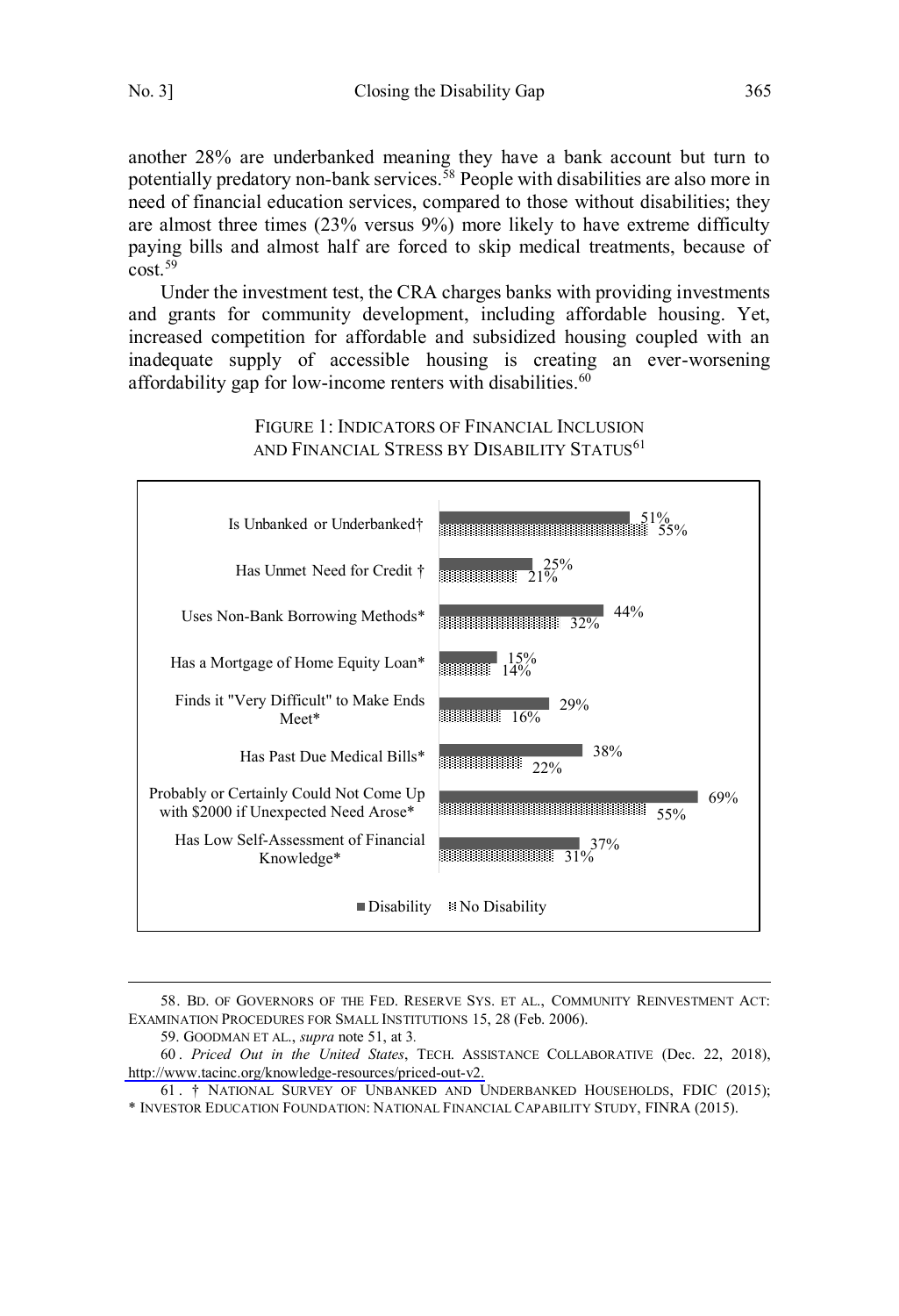#### *B. People with Disabilities in the LMI Population*

<span id="page-11-0"></span>More than 60% of adults with disabilities are considered LMI, which means their household income is less than 80% of the median household income (*see infra* Figure 2).<sup>62</sup> Other data indicate that people with disabilities make up approximately 12% of the U.S. working-age population, yet they account for more than  $40\%$  of those living in long-term poverty.<sup>63</sup>



#### FIGURE 2: INCOME DISTRIBUTION AS PERCENTAGE OF U.S. MEDIAN HOUSEHOLD INCOME BY DISABILITY STATUS<sup>64</sup>

*See 2017 American Community Survey Public Use Microdata Sample for United States [SAS Data*  62. *File]*, U.S. CENSUS BUREAU, [https://factfinder.census.gov/faces/tableservices/jsf/pages/productview.](https://factfinder.census.gov/faces/tableservices/jsf/pages/productview.xhtml?pid=ACS_pums_sas_2017&prodType=document) [xhtml?pid=ACS\\_pums\\_sas\\_2017&prodType=document](https://factfinder.census.gov/faces/tableservices/jsf/pages/productview.xhtml?pid=ACS_pums_sas_2017&prodType=document) (follow "United States Population Records" hyperlink) (last visited Apr. 27, 2019).

<sup>63.</sup> Peiyun She & Gina Livermore, *Long-Term Poverty and Disability Among Working-Age Adults*, 19 J. DISABILITY POL'Y STUD. 244, 244–56 (2009).

<sup>64.</sup> *See 2017 American Community Survey Public Use Microdata Sample for United States [SAS Data File]*, *supra* note 62; *see also* GOODMAN ET AL., *supra* note 51, at 10.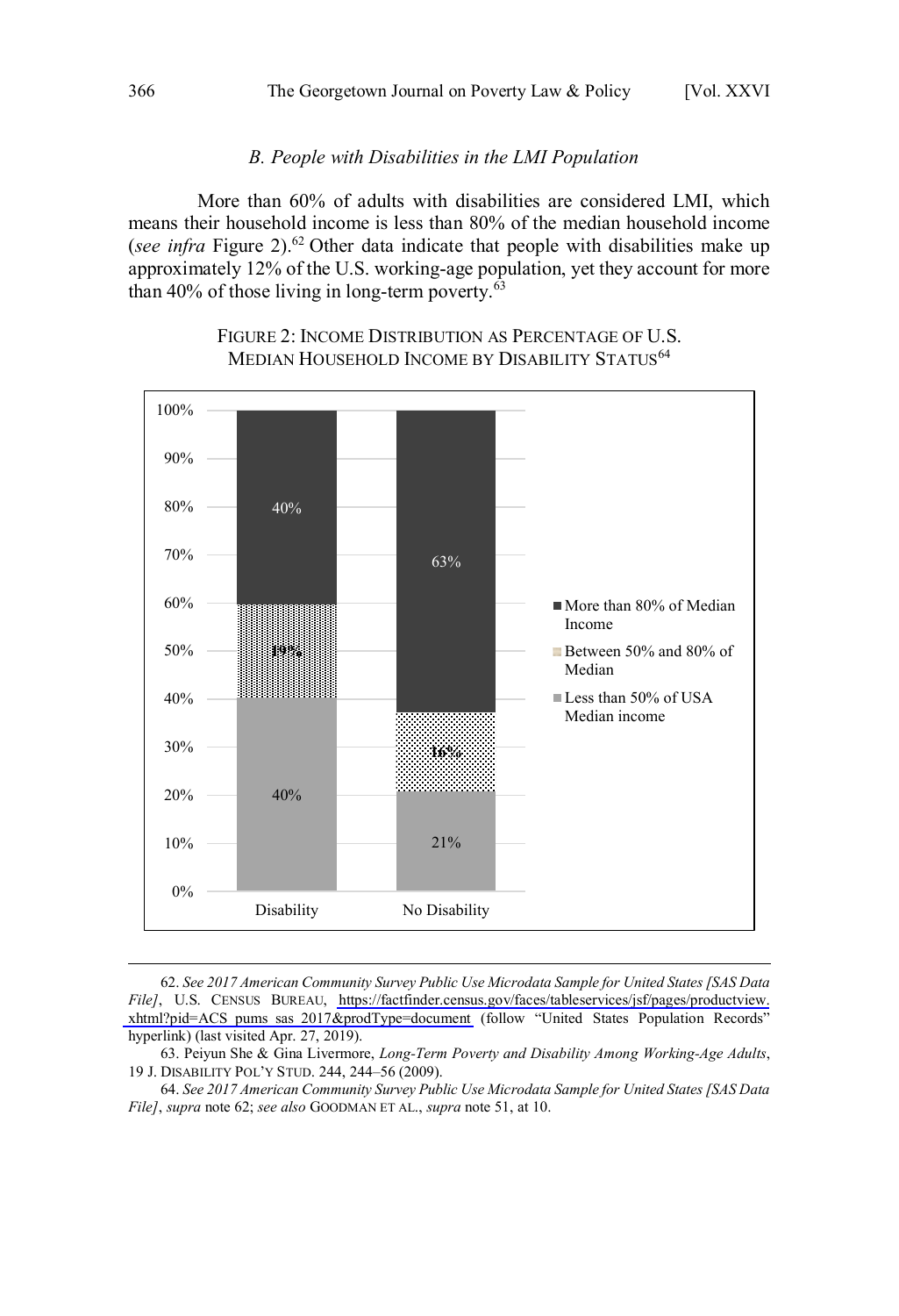The relationship between poverty and disability is well documented. <sup>65</sup> Disability gives rise to poverty by limiting employment possibilities and earnings (*see infra* Figure 3).<sup>66</sup> It imposes additional costs on families, such as medical bills, transportation, modifications to their home, and the cost of support from personal assistants. <sup>67</sup> It often reduces the labor force participation of other family members.<sup>68</sup>

At the same time, poverty gives rise to disability.<sup>69</sup> Children living in poverty are more likely to have conditions that lead to disability, such as asthma, chronic illness, lead poisoning, learning problems, and low birthweight.<sup>70</sup> People in more physically demanding low-income jobs are more likely to suffer workplace illnesses and injuries.<sup>71</sup> People in poverty are less able to treat disabling conditions and to mitigate their impact.<sup>72</sup> Limited access to high quality medical care and early intervention may mean that a condition goes untreated longer, increasing the potential for more severe long-term effects.<sup>73</sup> Inadequate educational opportunities also have long-term impacts including higher dropout rates from high school and college and fewer job opportunities.<sup>74</sup>

 $\overline{a}$ 

*Vulnerable Populations: Who Are They?*, AM. J. OF MANAGED CARE (Nov. 1, 2006), 72 . [https://www.ajmc.com/journals/supplement/2006/2006-11-vol12-n13suppl/nov06-2390ps348-s352.](https://www.ajmc.com/journals/supplement/2006/2006-11-vol12-n13suppl/nov06-2390ps348-s352)

73. *Id.*

74. *See generally* MARTHA L. THURLOW & DAVID R. JOHNSON, CAL. DROPOUT RESEARCH PROJECT, THE HIGH SCHOOL DROPOUT DILEMMA AND SPECIAL EDUCATION STUDENTS (2011), <http://cdrpsb.org/researchreport18.pdf>*.*

<sup>65.</sup> *Id.* at 7.

<sup>66.</sup> *Id.* at 7–8.

<sup>67.</sup> *Id.* at 7.

<sup>68.</sup> CONG. BUDGET OFFICE, FACTORS AFFECTING THE LABOR FORCE PARTICIPATION OF PEOPLE AGES 25 TO 54 (2018), [https://www.cbo.gov/publication/53452.](https://www.cbo.gov/publication/53452)

*See generally* Rebecca Vallas & Shawn Fremstad, *Disability is a Cause and Consequence of*  69. *Poverty*, TALK POVERTY (Sept. 19, 2014), [https://talkpoverty.org/2014/09/19/disability-cause](https://talkpoverty.org/2014/09/19/disability-cause-consequence-poverty)[consequence-poverty.](https://talkpoverty.org/2014/09/19/disability-cause-consequence-poverty)

James M. Perrin, L. Elizabeth Anderson & Jeanne Van Cleave, *The Rise in Chronic Conditions*  70. *Among Infants, Children, and Youth Can Be Met with Continued Health System Innovations*, 33 HEALTH AFFAIRS 2099 (2014), [https://www.healthaffairs.org/doi/pdf/10.1377/hlthaff.2014.0832.](https://www.healthaffairs.org/doi/pdf/10.1377/hlthaff.2014.0832)

Sarah A. Burgard & Katherine Y. Lin, *Bad Jobs, Bad Health? How Work and Working Conditions*  71. *Contribute to Health Disparities*, NCBI (Aug. 1, 2014), [https://www.ncbi.nlm.nih.gov/pmc/articles/](https://www.ncbi.nlm.nih.gov/pmc/articles/PMC3813007) [PMC3813007.](https://www.ncbi.nlm.nih.gov/pmc/articles/PMC3813007)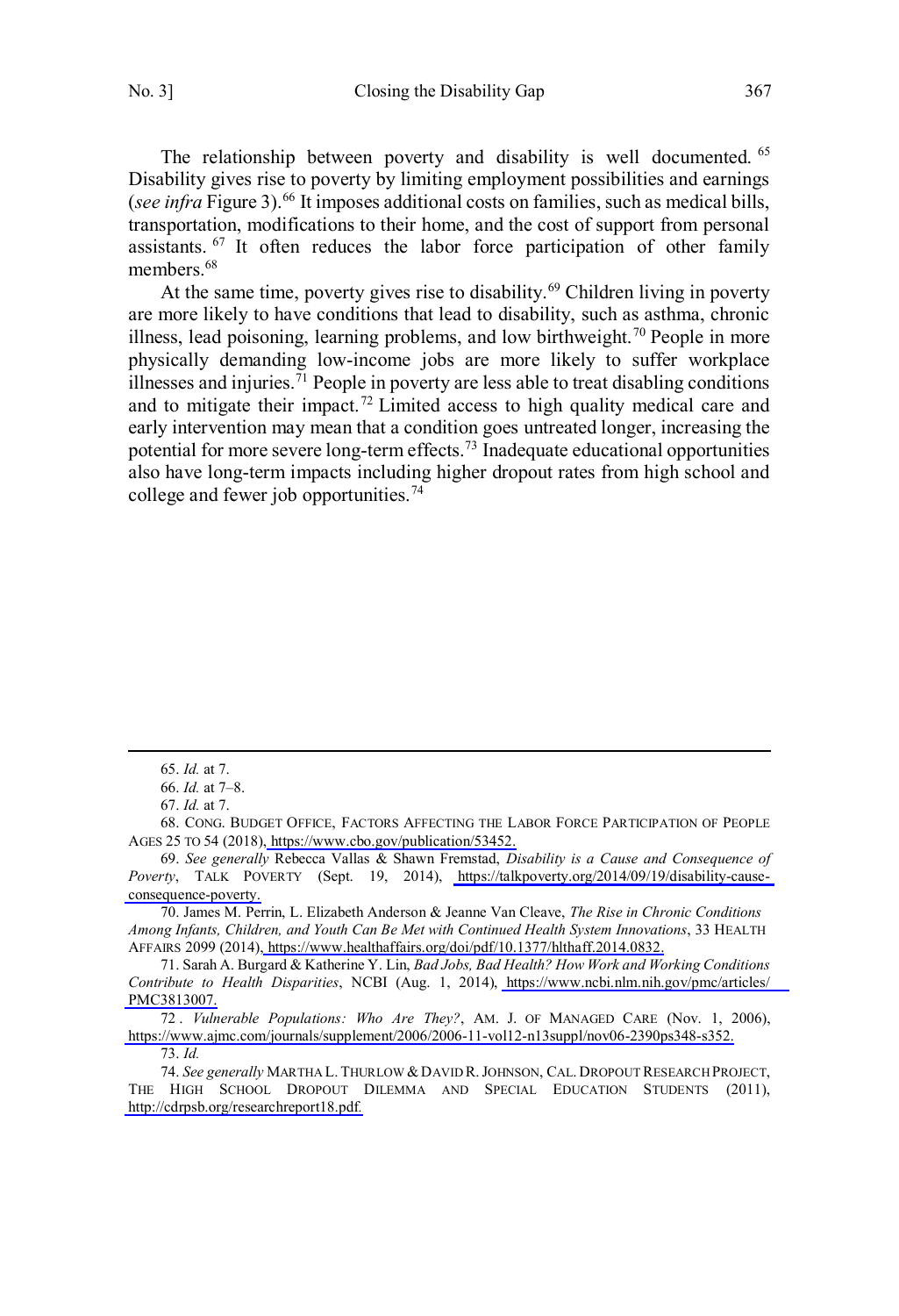|                               | <b>With Disability</b><br><b>Percentage (Number)</b> | <b>No Disability</b><br>Percentage |
|-------------------------------|------------------------------------------------------|------------------------------------|
| <b>Employment Status</b>      |                                                      |                                    |
| (working age 18-65)           |                                                      |                                    |
| Employed                      | $35\%$ (7 million)                                   | 75%                                |
| Unemployed (actively          | $5\%$ (1 million)                                    | $5\%$                              |
| looking for work)             |                                                      |                                    |
| Not in Labor Force            | $61\%$ (13 million)                                  | 20%                                |
| <b>Educational Attainment</b> |                                                      |                                    |
| (population over age 25)      |                                                      |                                    |
| Less than high school         | $24\%$ (8 million)                                   | $11\%$                             |
| graduate                      |                                                      |                                    |
| High school graduate          | 34% (12 million)                                     | 26%                                |
| (includes equivalency)        |                                                      |                                    |
| Some college or associate     | $27\%$ (9 million)                                   | 30%                                |
| degree                        |                                                      |                                    |
| Bachelor's degree or higher   | $15\%$ (5 million)                                   | 33%                                |
|                               |                                                      |                                    |

#### FIGURE 3: SELECTED CHARACTERISTICS OF ADULTS WITH DISABILITIES<sup>75</sup>

Because people with disabilities are more likely than those without disabilities to have low- or moderate-incomes, they make up a sizeable portion of LMI neighborhoods. Using the area in and around Chicago, Illinois as an example, Maps 1 and 2 *infra* show the LMI neighborhoods (Map 1: LMI neighborhoods colored in pink) as defined by the Federal Financial Institutions Examination Council (FFIEC), compared to the prevalence of disability in those Census Tracts (Map 2: colored in dark blue).<sup>76</sup> LMI Census Tracts show the tendency for higher densities of people with disabilities.<sup>77</sup>

Also using examples from LMI areas in Chicago, Figure 4 *infra* shows that working-age people with disabilities are often disproportionately represented in those neighborhoods. Based on data from the American Community Survey (ACS) in Figure 4, adults with disabilities make up less than 11% of the population in the

<sup>75.</sup> GOODMAN ET AL., *supra* note 51, at 11.

*See CRA\_2015\_Update*, ARCGIS REST SERVICES DIRECTORY, [http://services1.arcgis.com/](http://services1.arcgis.com/R3X0UpwHT1T712Oi/ArcGIS/rest/services/CRA_2015_Update/FeatureServer)  76 . [R3X0UpwHT1T712Oi/ArcGIS/rest/services/CRA\\_2015\\_Update/FeatureServer](http://services1.arcgis.com/R3X0UpwHT1T712Oi/ArcGIS/rest/services/CRA_2015_Update/FeatureServer) (follow "View In: ArcGIS.com Map") (last visited Apr. 27, 2019).

<sup>77.</sup> *Id.*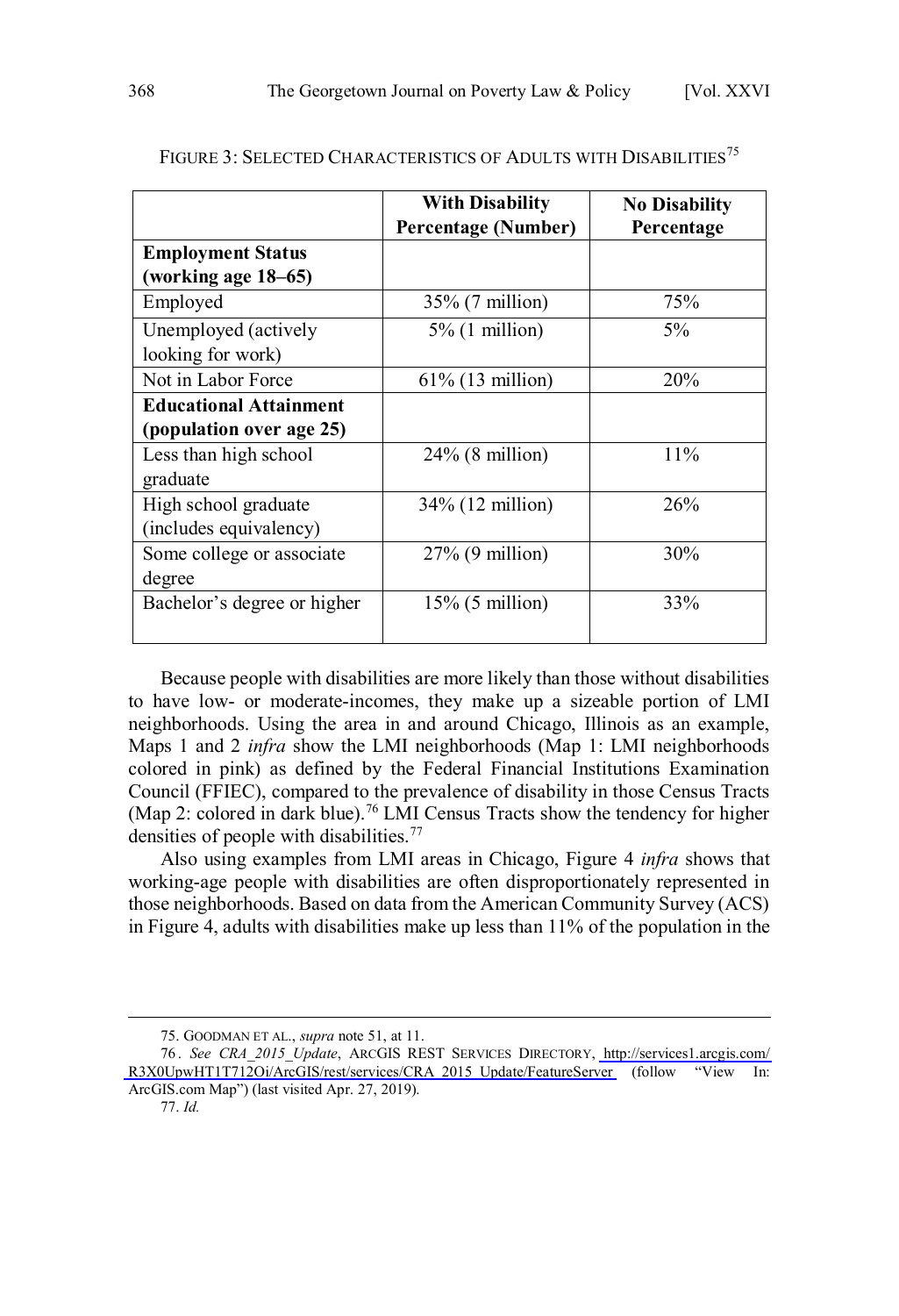$\overline{a}$ 

city of Chicago and the Chicago Metropolitan Statistical Area, yet they make up 12% to 17% of some LMI neighborhoods.<sup>78</sup>

MAP 2 (RIGHT): PERCENTAGE WITH DISABILITY<sup>80</sup>

Map 1 (Left): LMI neighborhoods in Chicago Area<sup>79</sup>





*See 2012–2016 American Community Survey 5-year Public Use Microdata Samples for Illinois*  78. *[SAS Data File]*, [https://factfinder.census.gov/faces/tableservices/jsf/pages/productview.xhtml?pid=ACS\\_](https://factfinder.census.gov/faces/tableservices/jsf/pages/productview.xhtml?pid=ACS_pums_sas_2012_2016&prodType=document)  [pums\\_sas\\_2012\\_2016&prodType=document \(](https://factfinder.census.gov/faces/tableservices/jsf/pages/productview.xhtml?pid=ACS_pums_sas_2012_2016&prodType=document)follow "Illinois Population Records" hyperlink) (last visited Apr. 27, 2019)*.* 

<sup>79.</sup> *Id.* For a full-color version of this map please contact [ngoodman@ndi-inc.org.](mailto:ngoodman@ndi-inc.org)

<sup>80.</sup> *Id.* For a full-color version of this map please contact [ngoodman@ndi-inc.org.](mailto:ngoodman@ndi-inc.org)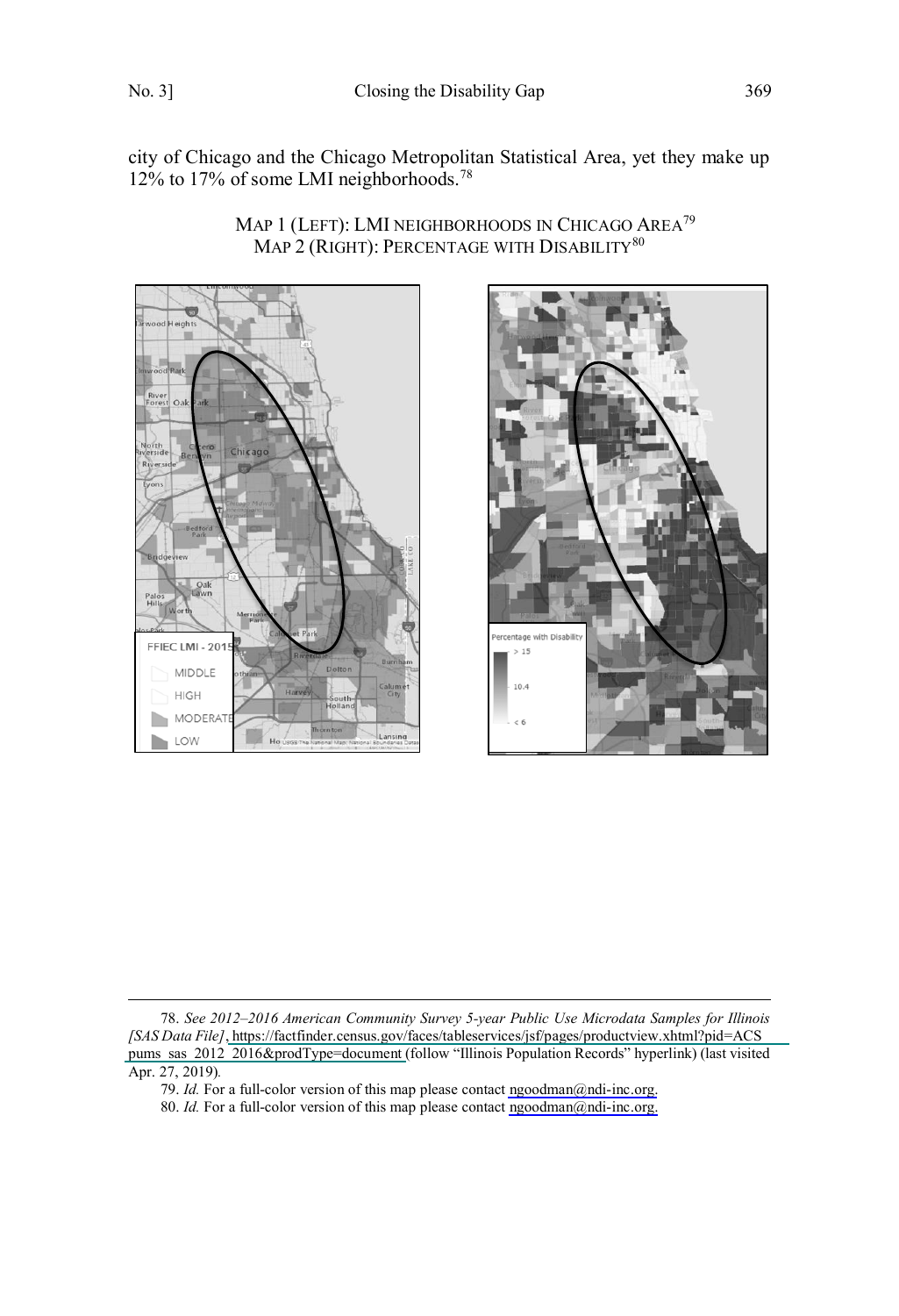<span id="page-15-0"></span>

| Area                                                                                           | Working-age<br>LMI<br>Population | Percentage of<br><b>Working-age LMI</b><br><b>Population with</b><br><b>Disabilities</b> |
|------------------------------------------------------------------------------------------------|----------------------------------|------------------------------------------------------------------------------------------|
| Chicago City (South): Auburn                                                                   |                                  | 17.2%                                                                                    |
| Gresham, Roseland, Chatham,<br>Avalon Park & Burnside                                          | 36,292                           |                                                                                          |
| Chicago City (South): South<br>Shore, Hyde Park, Woodlawn,<br>Grand Boulevard & Douglas        | 38,272                           | 16.1%                                                                                    |
| Chicago City (West): Austin,<br>Belmont Cragin & Montclare                                     | 54,175                           | 15.1%                                                                                    |
| Chicago City (South): South<br>Chicago, Pullman, West Pullman,<br>East Side & South Deering    | 35,189                           | 14.5%                                                                                    |
| Chicago City (West): North $&$<br>South Lawndale, Humboldt Park,<br>East & West Garfield Park  | 66,567                           | 13.5%                                                                                    |
| Chicago City (South): Chicago<br>Lawn, Englewood/West<br>Englewood & Greater Grand<br>Crossing | 48,555                           | 11.9%                                                                                    |

#### FIGURE 4: WORKING-AGE DISABILITY AS PERCENTAGE OF LMI POPULATION IN SELECT HIGH LMI AREAS IN CHICAGO<sup>81</sup>

#### *C. Disability Exclusion from the Financial System*

Until their issues are intentionally addressed adequately, people with disabilities will be unintentionally excluded from the financial system and overlooked as a target of community development activities. Financial institutions have not specifically or fully targeted LMI populations with disabilities as part of investments in the development of workforce, technology infrastructure, affordable accessible housing, or financial capability, all aspects of community development addressed by the CRA.<sup>82</sup>

<sup>81.</sup> This Figure reflects the authors' analysis of the 2012–2016 American Community Survey Public Use Microdata. *See 2012–2016 American Community Survey Public Use 5-year Microdata Sample for Illinois [SAS Data file]*, *supra* note 80.

<sup>82.</sup> *History of the CRA*, *supra* note 11.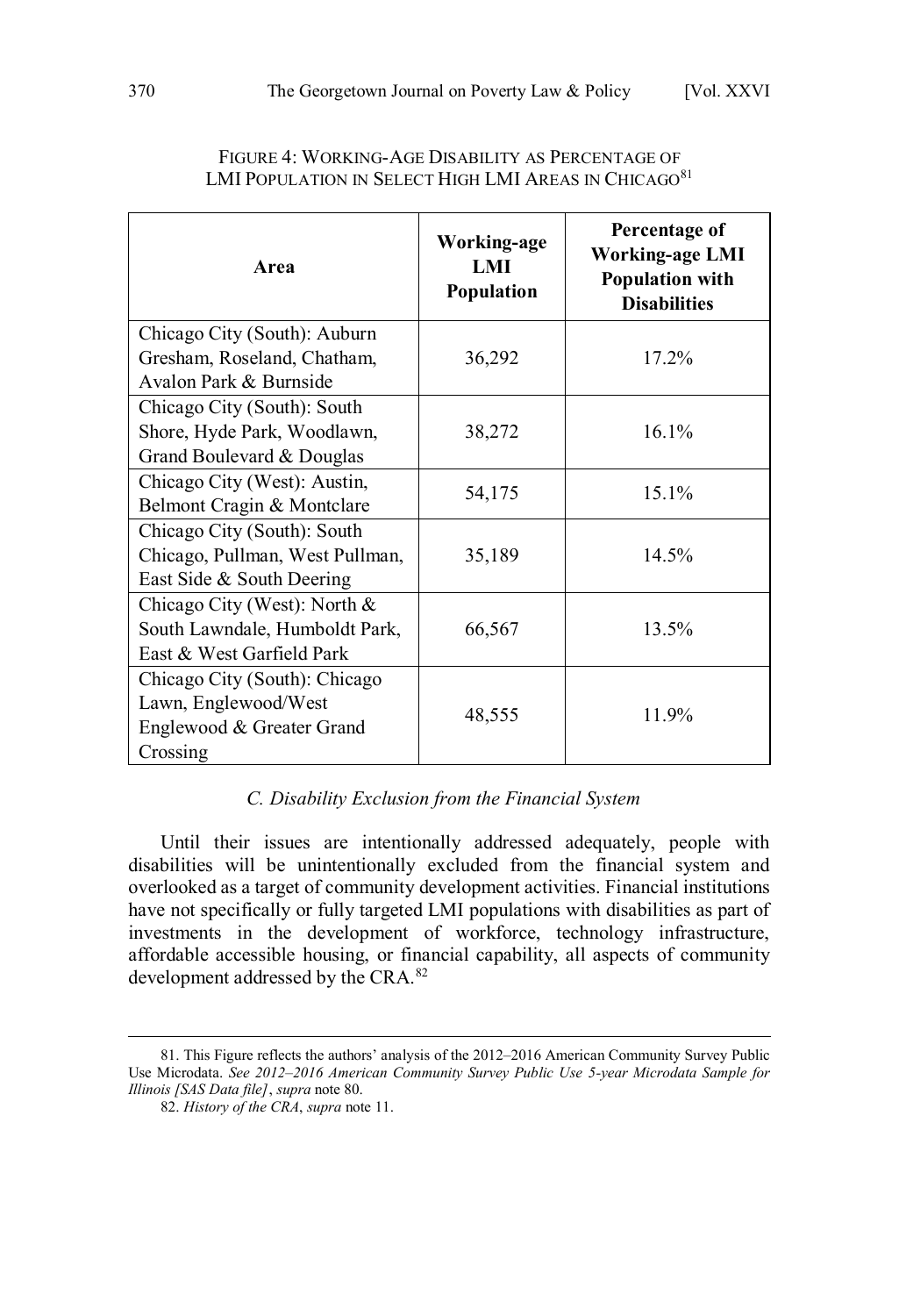$\overline{a}$ 

As a result of the present situation, housing development for LMI often critically miss the unique challenges of providing housing that is both accessible and affordable.<sup>83</sup> "FinTech" (i.e., financial technology) apps lack requirements to meet the accessibility needs of people with different types of functional limitations.<sup>84</sup> Financial capability programs rarely have counselors trained to understand the complexities of making informed financial decisions based on the interrelationships between income, assets, and limitations imposed by meanstested public benefits.<sup>85</sup>

Technological advances in the delivery of banking services are changing consumer behavior and preferences.<sup>86</sup> Research on the financial behavior of people with disabilities demonstrates that people with disabilities are lagging behind in their use of FinTech and internet-based products and services often because the services are either not accessible or not affordable. <sup>87</sup> CRA credit should be awarded to financial institutions that seek to close the "digital divide" and improve financial literacy for LMI individuals with disabilities and their family members, within and outside their assessment areas.

Without a focus on technology access and affordability, low-and moderateincome populations will fall further behind. <sup>88</sup> For people with disabilities, this means FinTech products must insure that information and communication technology (ICT) is fully accessible. This includes insuring that the technology has a full range of accessibility features that allows it to be navigated by people with a variety of disabilities. For example, it needs to be navigable by screen readers used by people who are blind, captioned videos that are accessible to people with hearing impairments and materials in simple language accessible to people with intellectual or learning disabilities. In the absence of robust accessibility features,

*See* GABRIELLA CHIARENZA, FED. RESERVE BANK OF S.F., CHALLENGES OF AFFORDABLE 83. HOUSING IN A NEW ERA OF SCARCITY, 25 CMTY. INVESTMENTS 2 (2013), [https://www.frbsf.org/](https://www.frbsf.org/community-development/files/Chiarenza_CISP13.pdf) [community-development/files/Chiarenza\\_CISP13.pdf.](https://www.frbsf.org/community-development/files/Chiarenza_CISP13.pdf)

<sup>84.</sup> Maria Lajewski, *Good Design is Accessible Design: Fintech's Reality Check*, FIN. SOLUTIONS LAB (Apr. 6, 2017)[, http://finlab.cfsinnovation.com/insights/04-2017/good-design-is-accessible-design-a](http://finlab.cfsinnovation.com/insights/04-2017/good-design-is-accessible-design-a-reality-check-for-fintech/)[reality-check-for-fintech;](http://finlab.cfsinnovation.com/insights/04-2017/good-design-is-accessible-design-a-reality-check-for-fintech/) *see generally* Peter Blanck, *The Struggle for Web eQuality by Persons with Cognitive Disabilities*, 32 BEHAV. SCI. & THE L., (2014); PETER BLANCK, EQUALITY: THE STRUGGLE FOR WEB ACCESSIBILITY BY PERSONS WITH COGNITIVE DISABILITIES (2014) [hereinafter EQUALITY].

<sup>85.</sup> FINANCIAL CAPABILITY, OFFICE OF THE COMPTROLLER OF THE CURRENCY (2019), [https://www.occ.gov/topics/community-affairs/publications/fact-sheets/pub-fact-sheet-financial](https://www.occ.gov/topics/community-affairs/publications/fact-sheets/pub-fact-sheet-financial-capability-jan-2014.pdf)[capability-jan-2014.pdf.](https://www.occ.gov/topics/community-affairs/publications/fact-sheets/pub-fact-sheet-financial-capability-jan-2014.pdf)

<sup>86.</sup> *Id*.; EQUALITY, *supra* note 84.

<sup>87.</sup> Jonathan Avila, *What You Need to Know About Digital Accessibility*, AM. BANKERS ASS'N. BANK MARKETING (Aug. 2, 2018), [https://ababankmarketing.com/insights/what-you-need-to-know-about](https://www.ababankmarketing.com/insights/what-you-need-to-know-about-digital-accessibility)[digital-accessibility;](https://www.ababankmarketing.com/insights/what-you-need-to-know-about-digital-accessibility) Kristen Berman & Joanne Yeh, *BankThink Fintech's Achilles Heel: Reaching Lowincome Consumers*, AM. BANKER (Oct. 16, 2017), [https://www.americanbanker.com/opinion/fintechs](https://www.americanbanker.com/opinion/fintechs-achilles-heel-reaching-low-income-consumers)[achilles-heel-reaching-low-income-consumers.](https://www.americanbanker.com/opinion/fintechs-achilles-heel-reaching-low-income-consumers)

<sup>88.</sup> GOODMAN & MORRIS, *supra* note 2.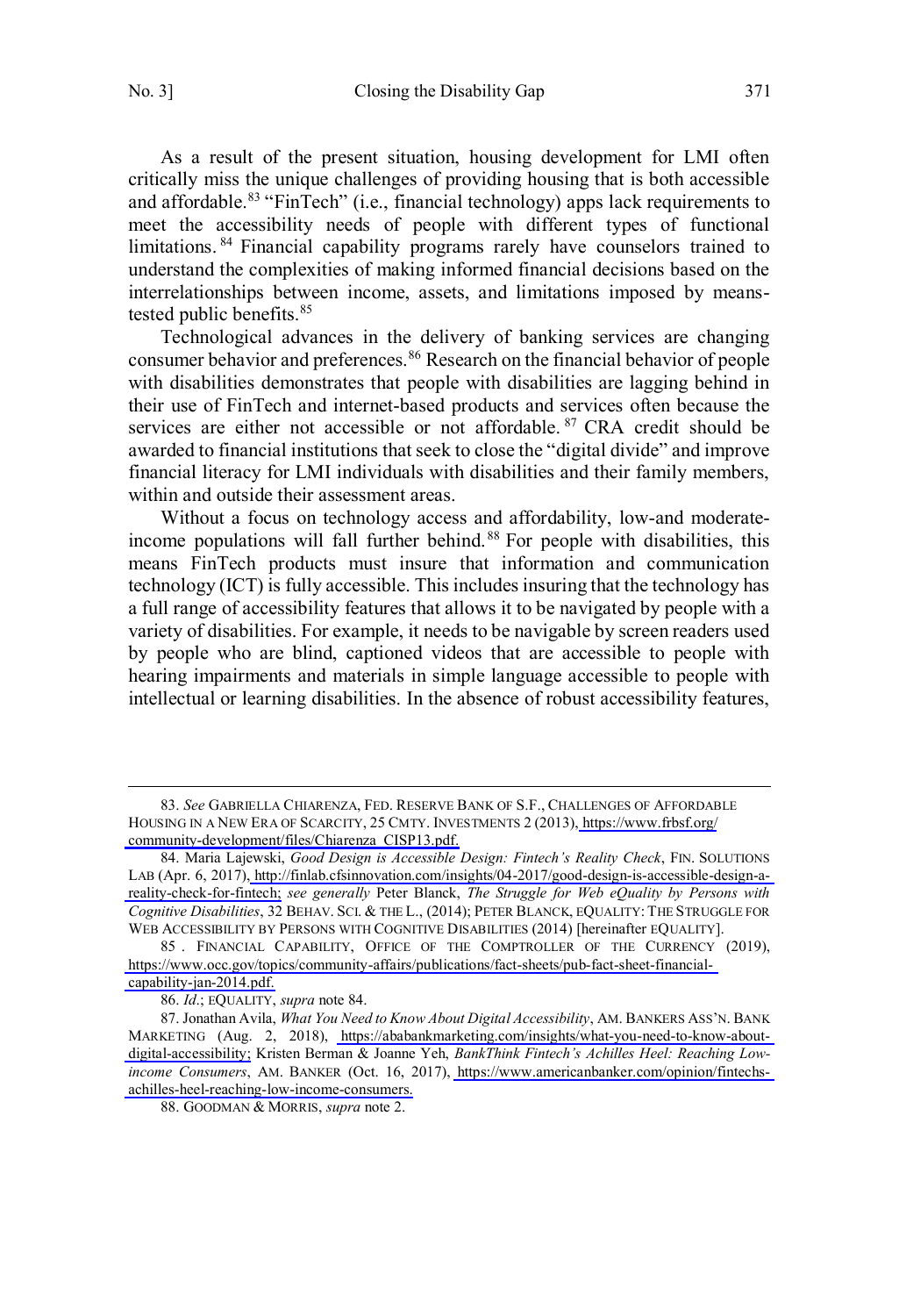<span id="page-17-0"></span>this important component of LMI customers will not have equal opportunity to use mainstream banking innovations.<sup>89</sup>

Online retailers learned the impact of failing to insure accessibility. Years ago, Target.com launched its website without ensuring their website was accessible to people with disabilities, particularly those who are blind.<sup>90</sup> The company was sued and eventually settled in a landmark decision, promising to ensure that its website met online accessibility guidelines and its employees would attend periodic training to ensure website accessibility stay current.<sup>91</sup> Amazon.com likewise entered into a settlement due to the inaccessibility of its website  $92$  in which Amazon.com agreed to make its website and affiliated websites fully accessible to people with disabilities who use assistive technology to navigate internet websites.<sup>93</sup>

Recently, public and private sector organizations have developed strategies to help lower-income populations improve their "financial literacy" and "financial capability" to better manage their financial lives, build and preserve assets, reduce their economic vulnerability and increase their financial well-being. These strategies combine elements of financial education with motivation strategies and one-on-one or group support. Most financial capability programs cover key issues such as budgeting, saving, debt, credit, taxes and financial products, which often are important to all populations. However, unless employees and staff are trained, they often overlook issues specific to people with disabilities such as physical, sensory, and cognitive accessibility, managing public benefits, using available savings mechanisms, and control of financial decision-making.<sup>94</sup>

#### IV. MODERNIZING THE CRA

OCC identified three components to their modernization effort: (1) appropriately defining the target population, (2) expanding the range of activities that qualify under the CRA, and (3) strengthening the evaluation criteria. We

<sup>89.</sup> *Id.*

<sup>90.</sup> *See generally* Nat'l Fed'n of the Blind v. Target Corp., 452 F. Supp. 2d 946 (N.D. Cal. 2006); EQUALITY, *supra* note 84; Peter Blanck, *Web Accessibility for People with Cognitive Impairments: A Legal Right?*, GLOBAL INCLUSION: DISABILITY, HUMAN RIGHTS, & INFORMATION TECHNOLOGY 41–57 (Michael Stein & Jonathan Lazar eds., 2017).

*See National Federation of the Blind (NFB), et al. v. Target Corporation*, DISABILITY RIGHTS 91. ADVOCATES, <https://dralegal.org/case/national-federation-of-the-blind-nfb-et-al-v-target-corporation>(last visited Apr. 22, 2019).

*Amazon.com Structured Negotiations*, DISABILITY RIGHTS ADVOCATES, [https://dralegal.org/](https://dralegal.org/case/amazon-com-structured-negotiations)  92. [case/amazon-com-structured-negotiations](https://dralegal.org/case/amazon-com-structured-negotiations) (last visited Apr. 27, 2019).

<sup>93.</sup> *Id.*

<sup>94.</sup> See Information Brief: Addressing the Needs of Americans with Disabilities in Financial *Capability Programs*, NAT'L DISABILITY INST. & FINRA INVESTOR EDUC. FOUND*.* (May 2018), [https://www.realeconomicimpact.org/docslisting.aspx.](https://www.realeconomicimpact.org/docslisting.aspx)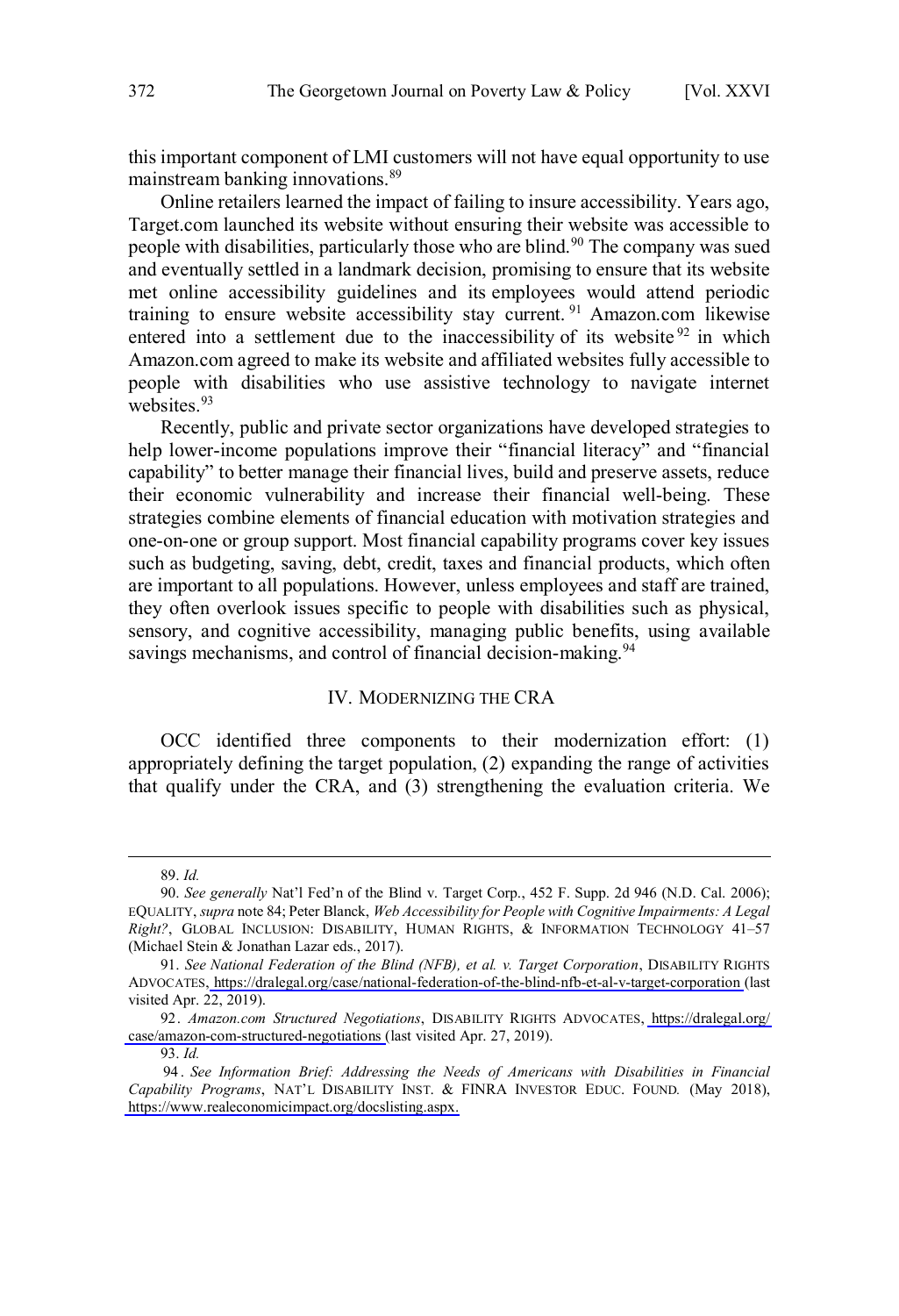<span id="page-18-0"></span>propose adding a fourth component (4) educating stakeholders. It is critical that disability be considered in each of these components.

### *A. Defining the Target Population*

Currently, banks are required to focus their CRA activities in their "footprint," defined as the geographic area in which they have branches and deposit-taking ATMs.<sup>95</sup> As banks offer an expanding array of online services, their customers often live outside this geographic area. As a result, in important ways the footprint concept is outdated. Thus, whether the CRA moves away from the geographic definition of community, the target population must specifically include the recognition that LMI individuals is inclusive of individuals with disabilities to encourage banks to serve entire LMI communities.<sup>96</sup>

Defining community more broadly outside the traditional physical footprint of a bank further highlights the need to insure that online services and FinTech products are affordable, accessible, and responsive to the needs of people with disabilities. <sup>97</sup> Investment in closing the digital divide and improving digital financial literacy will help mitigate the possibilities that LMI populations with and without disabilities are left further behind.<sup>98</sup> As a result, particularly innovative and impactful activities that increase participation of LMI individuals with disabilities in mobile banking and access and use of FinTech products and services deserve additional consideration during CRA evaluations.<sup>99</sup> Should the CRA continue to use the geographic definition of the target population, banks need to recognize that information is available to identify concentration in geographic areas of LMI and underserved populations with disabilities.<sup>100</sup>

### *B. Expanding CRA Qualifying Activities*

The CRA defines "Community Development" (CD) to include: (1) affordable housing for LMI individuals; (2) community services targeted to LMI individuals; (3) activities that promote economic development by providing financing for small businesses or small farms; (4) activities that revitalize or stabilize LMI geographies, distressed or underserved non-metro middle-income areas, or designated disaster areas; and (5) loans, investments, and services that support,

95. *Id.* 96. *Id.* 97. *Id.*  98. *Id.*  99. *Id.* 100. *Id.*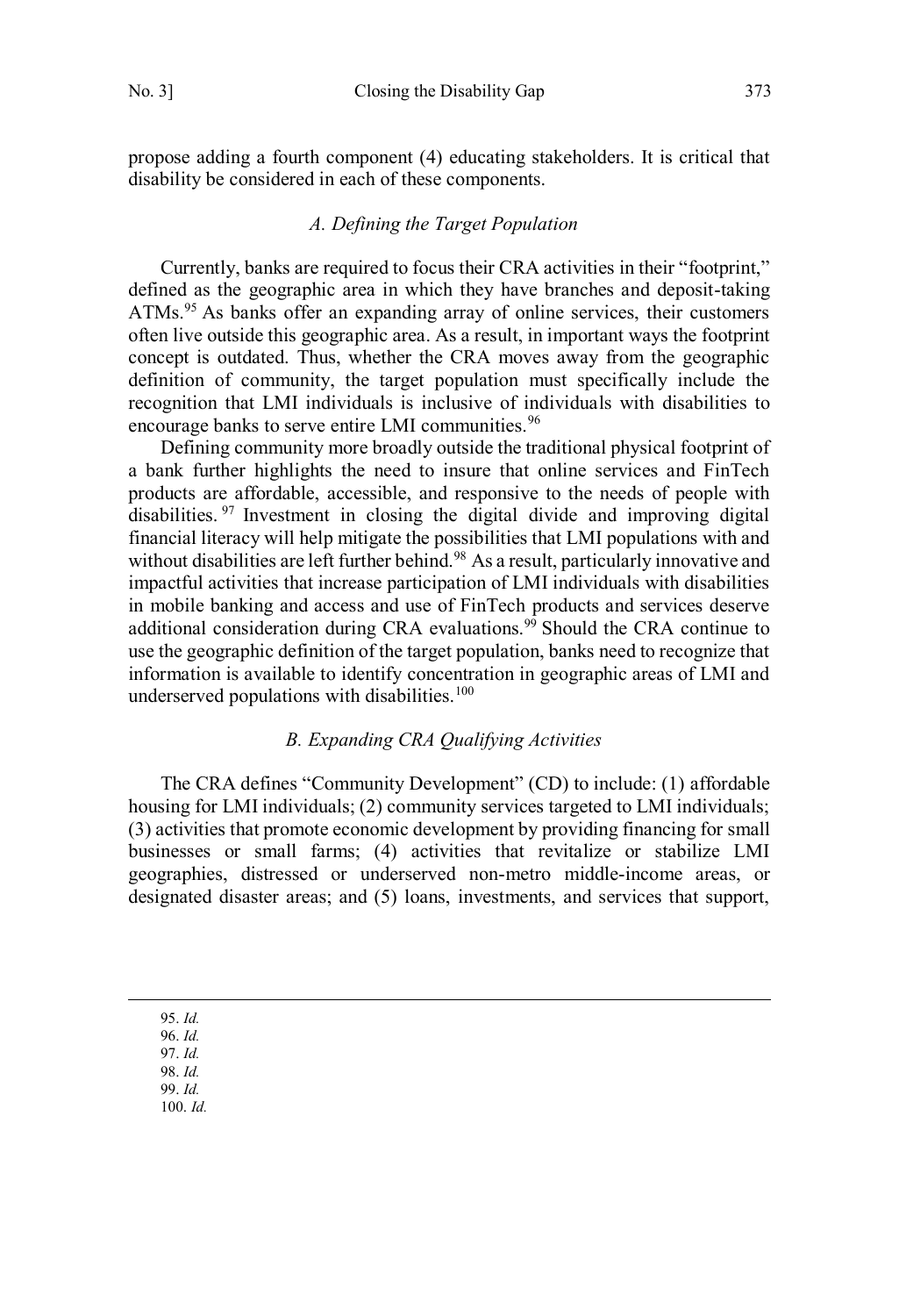enable, or facilitate Neighborhood Stabilization Program (NSP) eligible activities in designated target areas.<sup>101</sup>

This definition should be modified to specify that housing investment be targeted to projects that are affordable and accessible for all, that financial education and counseling address the specific needs of people with disabilities, and that consumer lending includes lending for specific disability-related needs such as assistive technology loans, home, and vehicle modifications.

The definition may also be expanded to include mobile financial services and the internet, which have quickly become dominant channels for banking over physical locations.<sup>102</sup> As we have discussed, there are multiple barriers to full participation for LMI populations, including individuals with disabilities.<sup>103</sup> There are challenges of a technical level of access in terms of broadband access, because of location and/or cost.<sup>104</sup> There are challenges of financial and digital literacy in terms of a fully usable and functional experience. <sup>105</sup> Community development activities need to recognize the rapid evolution of financial services that embrace the need to improve access and accessibility and financial and digital literacy.<sup>106</sup> CRA performance should provide incentives for banks to support infrastructure development that includes improved information and community technologies that ensure internet access in addition to availability of affordable hardware, software, and data plans. $107$ 

Expanding financial education and literacy, including digital literacy, among adults with disabilities is critical to insuring that people with disabilities can make full use of investments in infrastructure and accessible online tools. The modernized CRA should encourage banks to support programs and organizations that provide financial education, coaching, and counseling. <sup>108</sup>

For LMI individuals with disabilities, access to credit remains a significant barrier.<sup>109</sup> In the 2017 report from FDIC that offers the results of their National Survey of Unbanked and Underbanked Households, "four in ten working-age [households with a disability] (40.4 percent) had no mainstream credit, compared with 15.3 percent of working-age [households with no disability]."<sup>110</sup> In order to

<sup>12</sup> C.F.R. § 25.12(g)(1)–(4) (2019); *See Transcript*, COMMUNITY REINVESTMENT ACT JOINT 101. PUBLIC HEARING (Aug. 12, 2010), [https://www.federalreserve.gov/consumerscommunities/files/full\\_](https://www.federalreserve.gov/consumerscommunities/files/full_transcript_cra_20100812.pdf) transcript cra\_20100812.pdf. (discussing the effectiveness of the regulations, and ways to expand the definition of community development).

<sup>102.</sup> *Id.* at 6. 103. *Id.* at 77. 104. *Id.* at 16. 105. *Id.* at 53. 106. *Id.* 107. *Id.* at 64. 108. *Id.* at 65. 109. *Id.* at 77.

<sup>110. 2017</sup> Household Survey Results: The 2017 National Survey of Unbanked and Underbanked *Households*, FED. DEPOSIT INS. CORP., <https://www.economicinclusion.gov/surveys/2017household>(last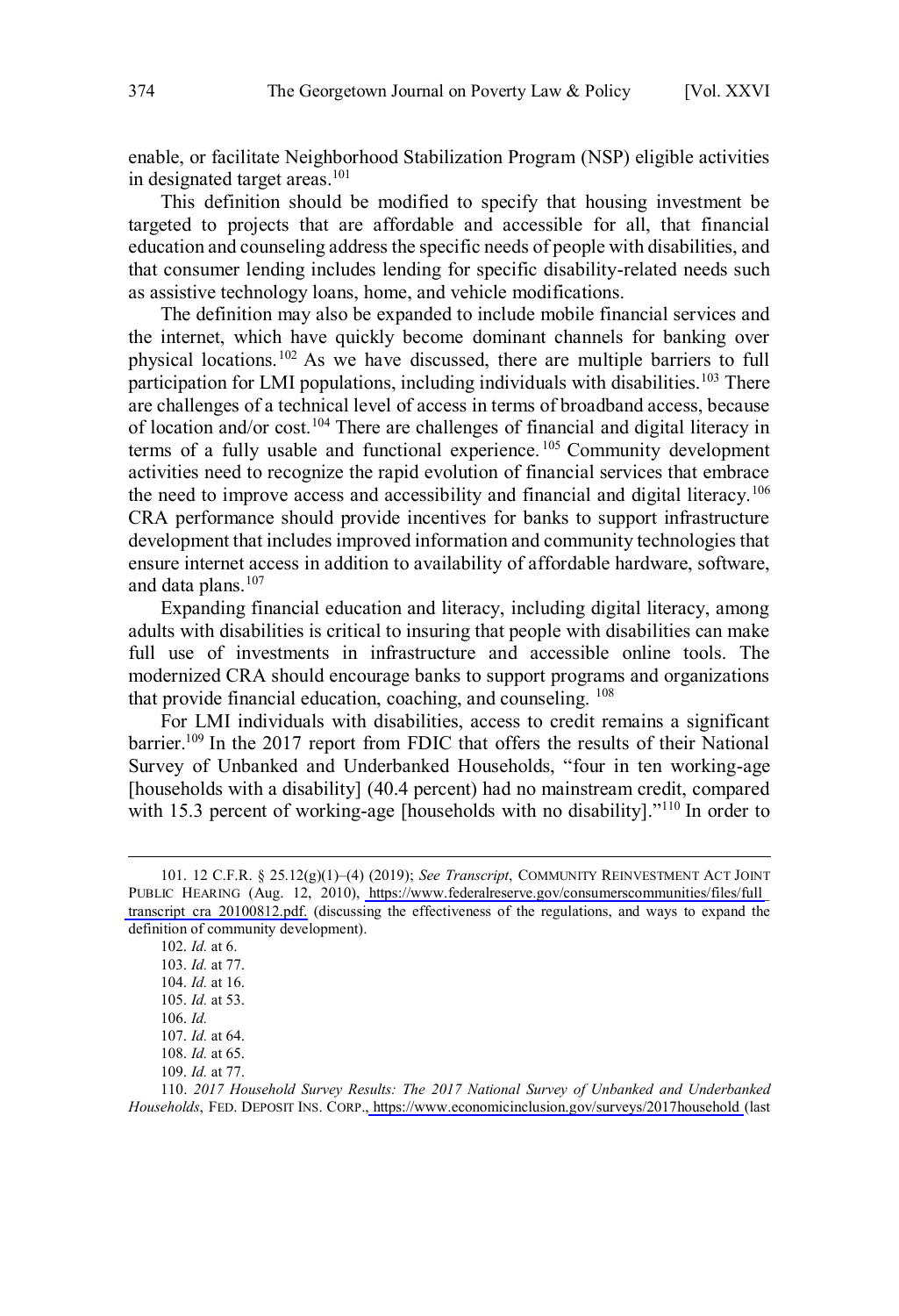$\overline{a}$ 

<span id="page-20-0"></span>reduce this disparity, small dollar loans have proven to be a positive way to improve credit history and make low and moderate-income individuals, including those with disabilities, more credit-worthy.<sup>111</sup>

The Pennsylvania Assistive Technology Foundation (PATF) documents the positive experiences of LMI individuals with disabilities utilizing small dollar loans to improve their credit score and access needed assistive technology.<sup>112</sup> PATF is one of only four Community Development Financial Institutions (CDFIs) in the country that offer assistive technology loans in collaboration with bank partnerships.<sup>113</sup> It is an example of a CRA qualifying activity that could be more widely replicated by other banks nationwide.

#### *C. Strengthening Evaluation Criteria*

Evaluation frameworks need to involve extensive community group participation in the development, testing, and refinement of metrics with qualifying activities complemented by community participation in the review process that includes all segments of the LMI community, including LMI populations with disabilities. Such participation should include opportunity for written comments on bank performance on each metric that are then shared with regulators. Of equal importance is the documentation of bank outreach efforts to engage community partners in all segments of the LMI population.

CRA-related data collection, recordkeeping, and reporting should support the tracking, monitoring, and comparison of individual bank performance levels over time and a comparative analysis of banks in the same assessment areas.<sup>114</sup> With the emergence of mobile banking and FinTech products and services, it is important that data collection, recordkeeping, and reporting separate CRA qualifying activities in the traditional physical footprint of neighborhood branches from larger geographic areas, where potential LMI customers are reached through mobile banking and FinTech.<sup>115</sup> If we are to examine systematically the impact of CRA activity on LMI neighborhoods and specific populations, data must be

visited Apr. 27, 2019). The FDIC uses the terms "disabled households" and "nondisabled households." The authors have edited this terminology here.

<sup>111.</sup> Christiana Nielson, *How to Improve Your Credit with a Personal Loan*, VETERANS UNITED NETWORK (May 22, 2017), [https://www.veteransunited.com/money/how-to-improve-your-credit-with](https://www.veteransunited.com/money/how-to-improve-your-credit-with-personal-loan)[personal-loan.](https://www.veteransunited.com/money/how-to-improve-your-credit-with-personal-loan)

<sup>112.</sup> What We Do, PA. ASSISTIVE TECH. FOUND., <https://patf.us/what-we-do>(last visited Apr. 27, 2019).

ALTERNATIVE FINANCING PROGRAMS[, https://patf.us/wp-content/uploads/2019/01/Alternative-](https://patf.us/wp-content/uploads/2019/01/Alternative-Financing-Programs-List-January-2019.pdf)113. [Financing-Programs-List-January-2019.pdf](https://patf.us/wp-content/uploads/2019/01/Alternative-Financing-Programs-List-January-2019.pdf) (last visited Apr. 22, 2019); *CDFI Certification*, CMTY. DEV. FIN. INST. FUND, <https://www.cdfifund.gov/programs-training/certification/cdfi/Pages/default.aspx>(last visited Apr. 27, 2019).

<sup>114.</sup> COMMUNITY REINVESTMENT ACT JOINT PUBLIC HEARING, *supra* note 101.

<sup>115.</sup> GOODMAN & MORRIS, *supra* note 2.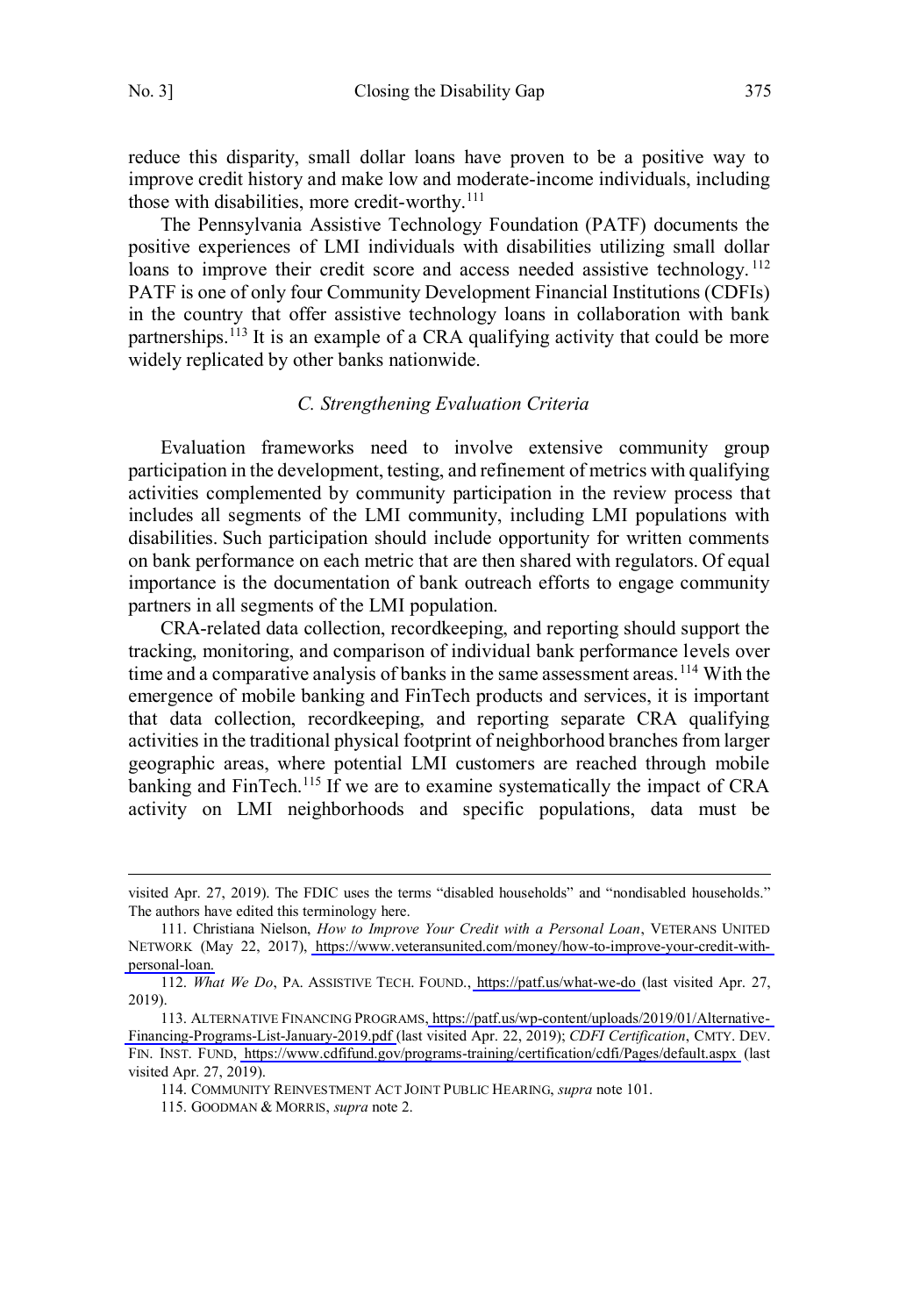<span id="page-21-0"></span>disaggregated to document progress for LMI individuals with diverse sets of characteristics, including with disabilities. $116$ 

#### *D. Educating Stakeholders*

In a modernized CRA framework, regulators, financial institutions, and potential community partners need to be educated on the data and analytics that provide empirical evidence that people with disabilities are being left out of the financial mainstream. <sup>117</sup> These data sources will allow banks and regulators to identify areas with LMI populations with disabilities, to focus their investments, lending, and services to be responsive to this target audience.<sup>118</sup> Disability community partners will need to be educated about the purposes of CRA and opportunities for effective partnerships with financial institutions. Affordable housing developers, small businesses, Community Development Financial Institutions (CDFIs), community services targeted to LMI individuals, financial education and counseling programs, and workforce development programs need to modify their frameworks to be inclusive and responsive to the unique needs of LMI populations with disabilities. $119$ 

#### V. IMPLEMENTING A DISABILITY FRAMEWORK FOR CRA EVALUATION

#### *A. Disability Framework for CRA Evaluation*

We propose that the modernization of the CRA regulatory framework directly address the needs of LMI individuals with disabilities. CRA modernization is overdue for Americans with disabilities, who are at the bottom of the economic ladder, remain disproportionately unemployed and underbanked, and who continue to lack access to affordable and accessible financial products and services<sup>120</sup>

Neither the 1978 CRA, nor any of the subsequent amendments or agency guidelines, consider people with disabilities as a part of LMI populations despite their disproportionately high poverty rate in all geographic areas nationwide.<sup>121</sup> This leads to two prime challenges:

1. Because people with disabilities are not specifically mentioned in the regulation, there is no evaluation of bank performance regarding

 $\overline{a}$ 

120. *Id.*

<sup>116.</sup> *Id.*

*Disability Datasets*, CTRS FOR DISEASE CONTROL & PREVENTION, [https://www.cdc.gov/](https://www.cdc.gov/ncbddd/disabilityandhealth/datasets.html) 117 . [ncbddd/disabilityandhealth/datasets.html](https://www.cdc.gov/ncbddd/disabilityandhealth/datasets.html) (last visited Apr. 27, 2019).

<sup>118.</sup> *Id.*

<sup>119.</sup> *Id.*

<sup>121.</sup> *Id.*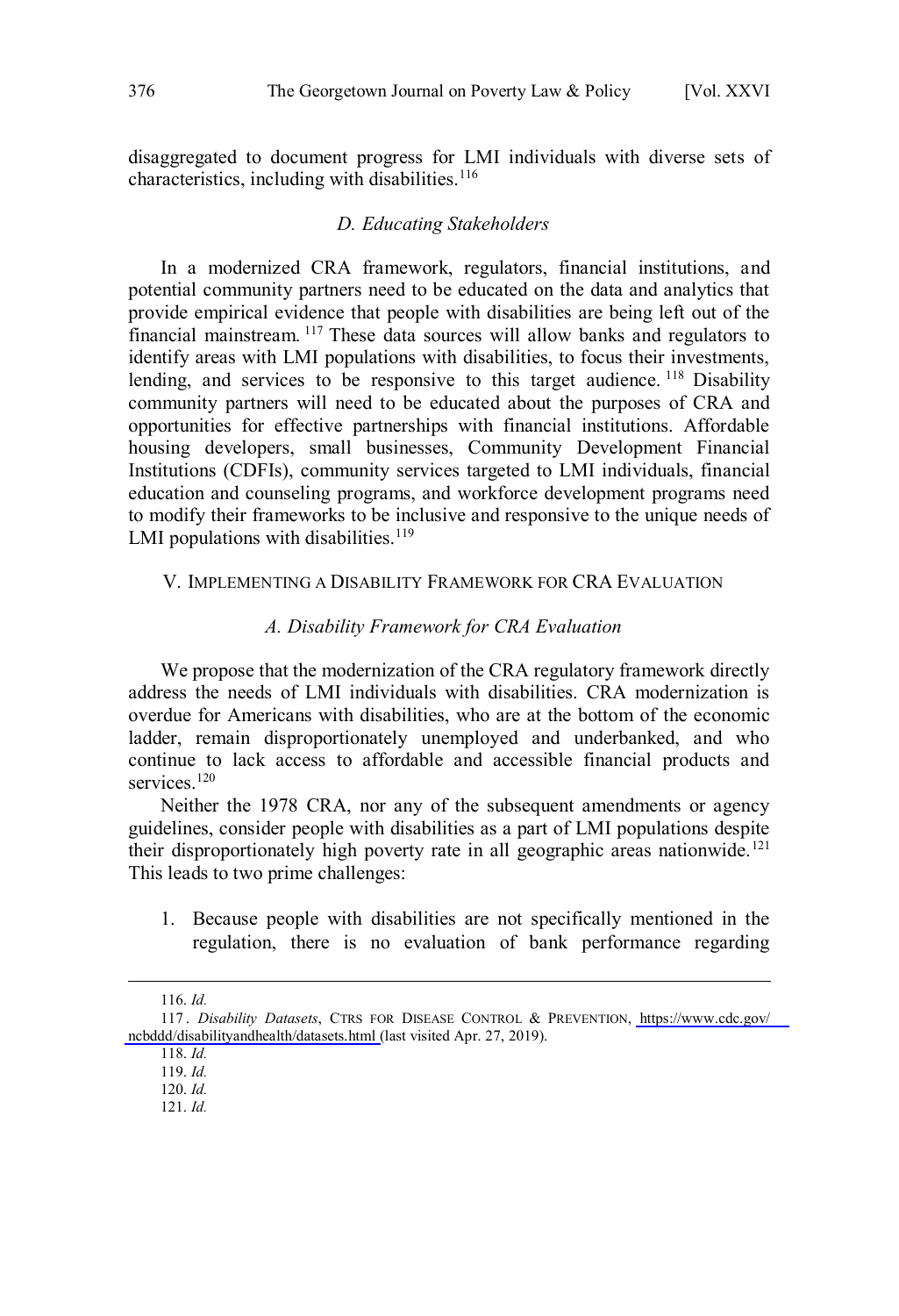discriminatory lending practices, review of availability and effectiveness of retail banking services to meet this specific population's needs, and exploration of community development investments that target this specific audience; and<sup>122</sup>

2. Financial institutions are not encouraged to direct their community development, investment, and lending initiatives to directly service and provide opportunities for benefit to this population.<sup>123</sup>

Recently, the OCC has considered the opportunity to address these challenges.<sup> $124$ </sup> The OCC is examining the ways banks should be expected and encouraged to provide more lending, investment, and financial services "where they are needed most," and to whom needs them most.<sup>125</sup>

Data about disability is available to support CRA bank evaluations. <sup>126</sup> Disability is identified on major national surveys, including the American Community Survey, National Health Interview Survey, American Housing Survey, Current Population Survey, FDIC Survey of Unbanked and Underbanked Households, and in non-governmental surveys such as the FINRA Investor Education Foundation Financial Capability Study.<sup>127</sup> These surveys provide empirical evidence that people with disabilities are being marginalized and left out of the financial mainstream.<sup>128</sup> These data sources enable banks and regulators to identify areas with LMI populations with disabilities to focus their work towards the proposed CRA evaluation criteria.<sup>129</sup>

CRA evaluations of bank performance that address the financial needs of LMI populations with disabilities must address the knowledge gaps of regulators, banks, and potential community partners.<sup>130</sup> In addition to education and training about the disability population in LMI neighborhoods and use of public data sets to document LMI disability populations in a bank's physical footprint, training and technical assistance is needed to identify community partners who support this target audience. <sup>131</sup> Development of a national database of CRA qualifying activities that have been approved by bank regulators, and that responds to the

123. *Id.*

124. *Id.*

 $\overline{a}$ 

125. *Id.*

126. GOODMAN & MORRIS, *supra* note 2.

128. GOODMAN & MORRIS, *supra* note 2.

129. *Id.*

130. *Id.*

131. *Id.*

<sup>122.</sup> COMMUNITY REINVESTMENT ACT JOINT PUBLIC HEARING, *supra* note 101.

*Id.*; *National Health Interview Survey*, CDC, [https://www.cdc.gov/nchs/data/factsheets/fact](https://www.cdc.gov/nchs/data/factsheets/factsheet_nhis.htm)  127. [sheet\\_nhis.htm](https://www.cdc.gov/nchs/data/factsheets/factsheet_nhis.htm) (last visited Apr. 27, 2019); *Guidance for Disability Data Users*, U.S. CENSUS BUREAU, <https://www.census.gov/topics/health/disability/guidance.html> (last visited Apr. 22, 2019); *Guidance for Disability Data Users*, U.S. CENSUS BUREAU, [https://www.census.gov/topics/health/disability/](https://www.census.gov/topics/health/disability/guidance.html) [guidance.html \(](https://www.census.gov/topics/health/disability/guidance.html)last visited Apr. 27, 2019).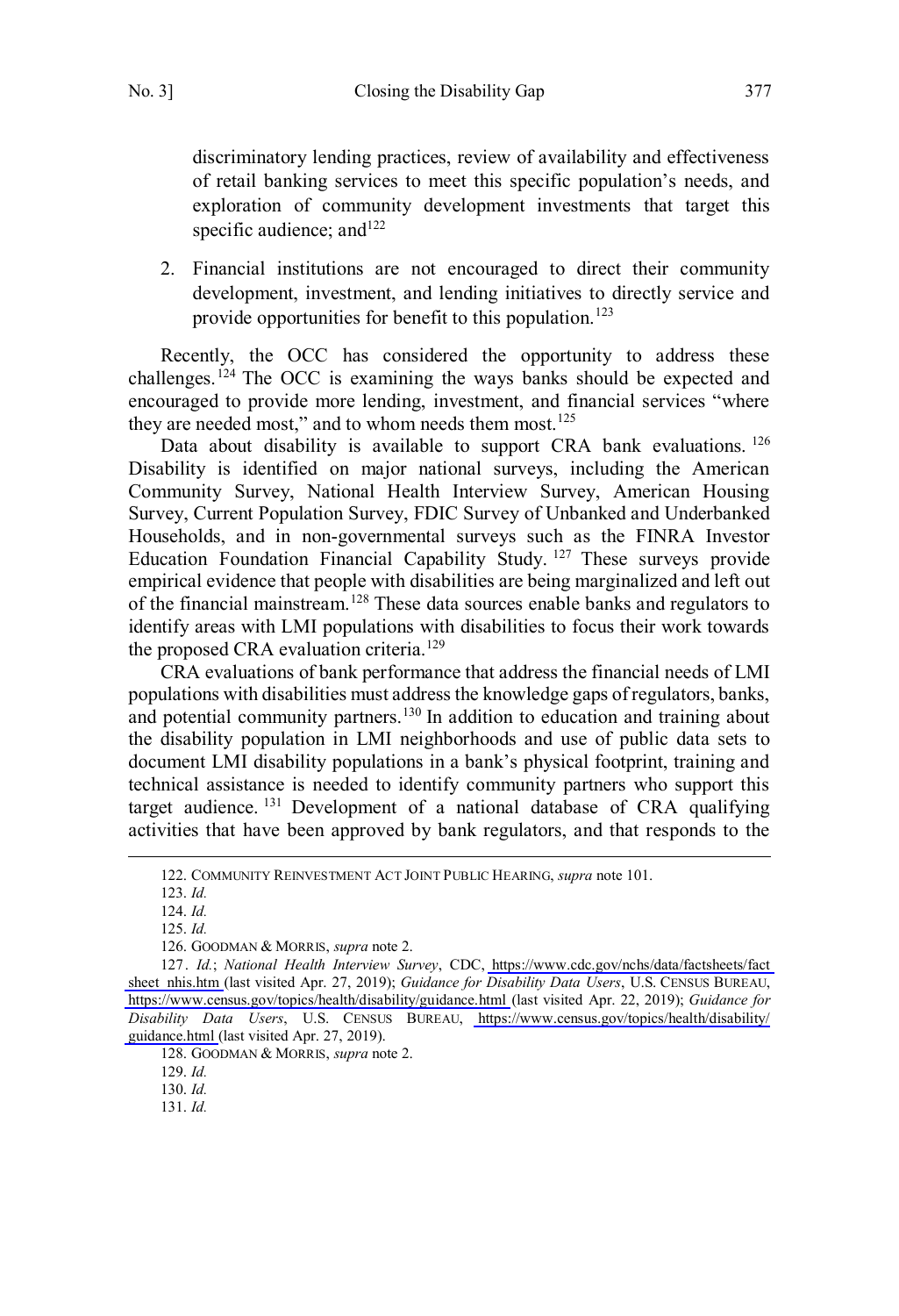community development and financial service needs of LMI individuals with disabilities would accelerate adoption of CRA qualifying activities by banks of all sizes.<sup>132</sup> One part of a disability policy framework requires community outreach to disability-related nonprofit groups serving LMI individuals with disabilities and documentation of investment, lending, and financial services that are responsive to identified needs.<sup>133</sup> As the performance context of a CRA exam seeks to provide baseline information about the institution, its community and competitors, community needs information on identified populations, including people with disabilities, is needed.<sup>134</sup>

The performance context should also examine the bank and the community perspective.<sup>135</sup> When evaluating external factors, community input should be taken into consideration with the examination of disaggregated data for LMI populations including the disability population.<sup>136</sup> Performance context may include focus on economic trends and documentation for which demographic groups have, or are expected to have, the most financial challenges.<sup>137</sup>

CRA modernization should additionally encourage community organizations to assess future needs and conditions, as do banks, and share these analyses with banks and OCC/FDIC.<sup>138</sup> "Community Contacts" may be subject to measurement, rather than only serving as cursory summaries within a CRA exam.<sup>139</sup> Banks and community groups should complete community need performance context analyses involving a diversity of perspectives including stakeholders from identified populations, such as people with disabilities.<sup>140</sup>

An updated CRA should have an "inclusive community development" imperative that runs throughout the regulatory framework. The inclusion of LMI individuals with disabilities must result in dedicated, disability-related lending, investment, and financial service access and use. The OCC should integrate disability throughout the regulatory framework it intends to modernize, such that banks are recognized for their efforts when any initiative they support meets disability-related objectives. For example, a bank may provide an investment in a CDFI to support lending for affordable housing development. The bank and CDFI should focus on the accessibility of a number of units beyond minimum federal standards. An investment in financial education and counseling should require outreach and partnerships with the disability community. A new regulatory framework should emphasize that a disability perspective is to be used to assess the CRA valuation of a project.

 $\overline{a}$ 

139. *See id.*

<sup>132.</sup> *Id.*

<sup>133.</sup> *See* COMMUNITY REINVESTMENT ACT JOINT PUBLIC HEARING, *supra* note 101, at 22, 93.

<sup>134.</sup> *See id.* at 93.

<sup>135.</sup> *See id.*

<sup>136.</sup> *See id.*

<sup>137.</sup> *See id.* at 98.

<sup>138.</sup> *See id.* at 93.

<sup>140.</sup> *See id.*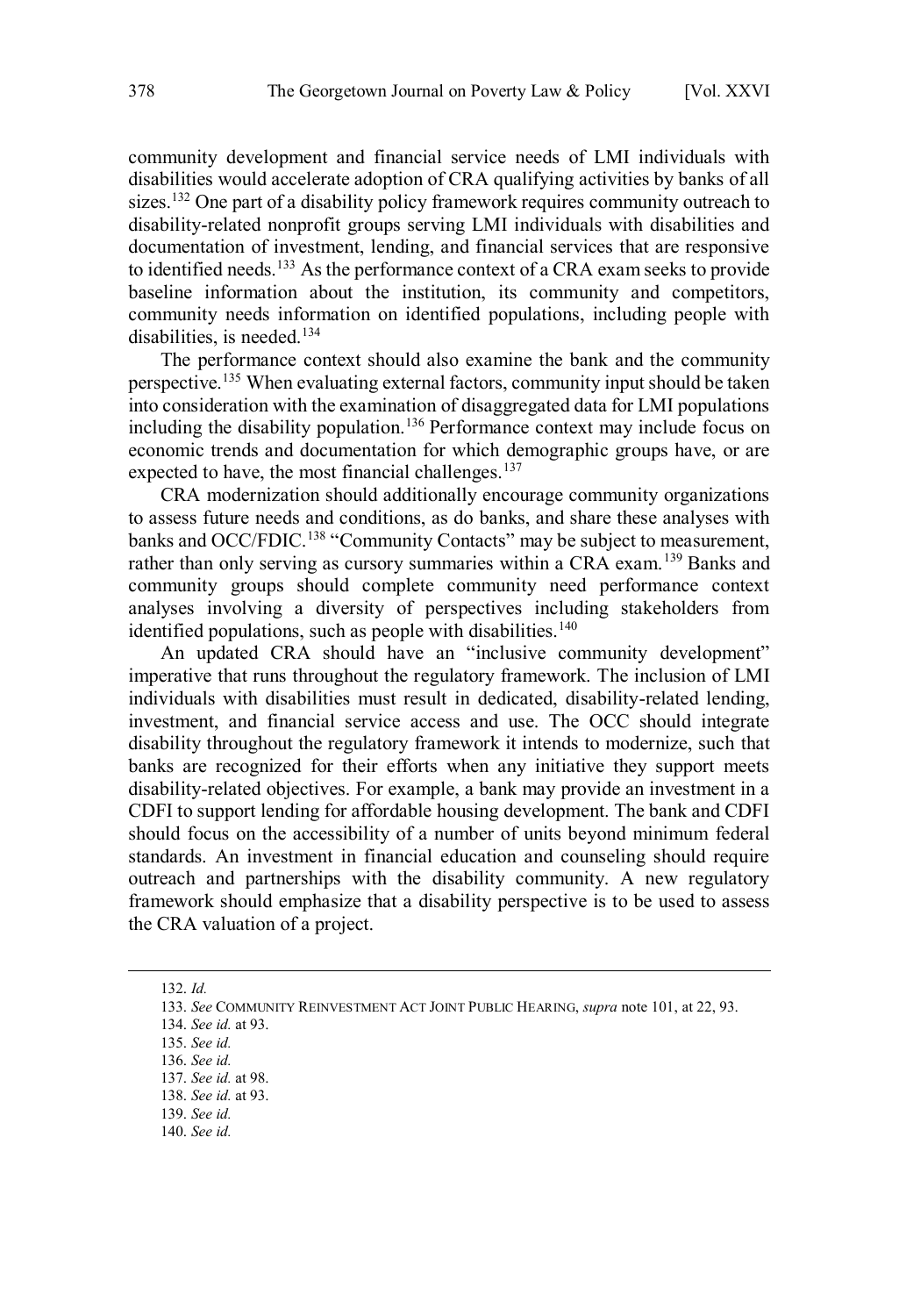The essential elements of a disability framework to CRA modernization should include the following elements of defining the target population, expanding qualifying community development activities, strengthening evaluation criteria and educating Stakeholders:

Defining the Target Population

1. Inclusion of LMI populations with disabilities in a definition of "community," in terms of analysis of LMI neighborhoods, distressed areas, and specific LMI populations.

Expanding Qualifying Community Development Activities

2. Regulator published examples of CRA qualifying activities for banks that respond to the financial needs of LMI individuals with disabilities with products and services that are accessible and affordable, and investment and lending that advances inclusive community development (e.g., affordable and accessible housing, workforce development, technology infrastructure, and financial and digital literacy).

Strengthening Evaluation Criteria

- 3. Reasonable standards to meet documentation requirements to prove inclusion of LMI individuals with disabilities in community development investment activities.
- 4. Required outreach to community groups in the disability community to be part of community need and performance context analysis.
- 5. CRA exam requirements that banks provide baseline information on investment, lending, and financial services, which are responsive to the LMI disability population in their geographic physical footprint and outside service areas.
- 6. Performance scores and bank reporting to establish quantitative and qualitative metrics to be measured and weighted to support this target audience.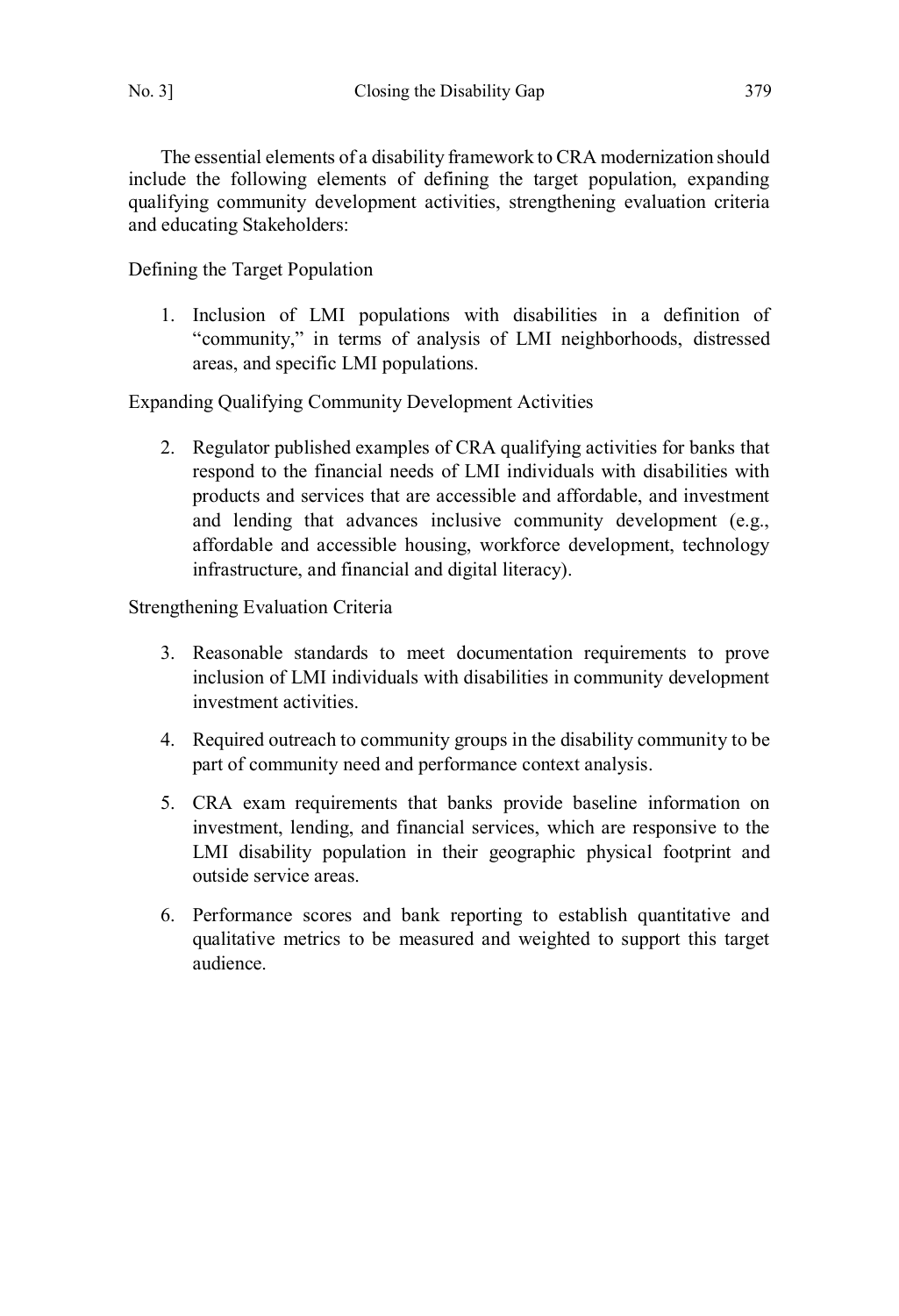<span id="page-25-0"></span>Educating Stakeholders

7. Training and technical assistance provision by regulators with national disability subject matter experts to increase awareness and knowledge about LMI individuals with disabilities, their inclusion in LMI neighborhoods, potential partnership opportunities with nonprofits focused on this population, and examples of CRA qualifying activities and documentation needed. Aid banks to achieve the best possible results for themselves in translating new knowledge about the LMI disability population and their financial needs to investments, lending, and services, with assistance from current data and analysis. At a national and community level, expert and consumer input from the disability community should be encouraged and demonstrate a value-added return for all parties.

### *B. Examples of Qualifying Inclusive CRA Activities*

Based on the experiences of banks nationwide over the past five years, there has been progress in development of CRA activities that benefit the economically vulnerable population of people with disabilities and their families. The topics and listing presented below is one starting point to spur discussion at a national and community level. It is meant to further define, educate, and inform future qualifying CRA activities that support LMI neighborhoods and LMI people across the spectrum of disabilities.

#### 1. Community Development Activities

- 1. Support affordable and accessible housing for LMI individuals with disabilities including ownership and multi-family rental housing that is inclusive for individuals with and without disabilities.
- 2. Promote economic development of small businesses owned (e.g., wholly or shared ownership) by people with disabilities with access to capital for startup and/or growth.
- 3. Provide loans to businesses in an LMI area and nearby areas that employ at least 7% people with disabilities.<sup>141</sup>
- 4. Fund infrastructure development to increase broadband access and computer hardware and software to improve technology use and literacy.

<sup>141.</sup> See generally Regulations Implementing Section 503 of the Rehabilitation Act, OFFICE OF FED. CONTRACT COMPLIANCE PROGRAMS, U.S. DEP'T OF LABOR[, https://www.dol.gov/ofccp/regs/](https://www.dol.gov/ofccp/regs/compliance/section503.htm)  [compliance/section503.htm \(](https://www.dol.gov/ofccp/regs/compliance/section503.htm)last visited Apr. 27, 2019) (Section 503 of the Rehabilitation Act requires federal contractors take affirmative action to recruit, hire, promote, and retain individuals with disabilities, with a goal of employing 7% individuals with disabilities.).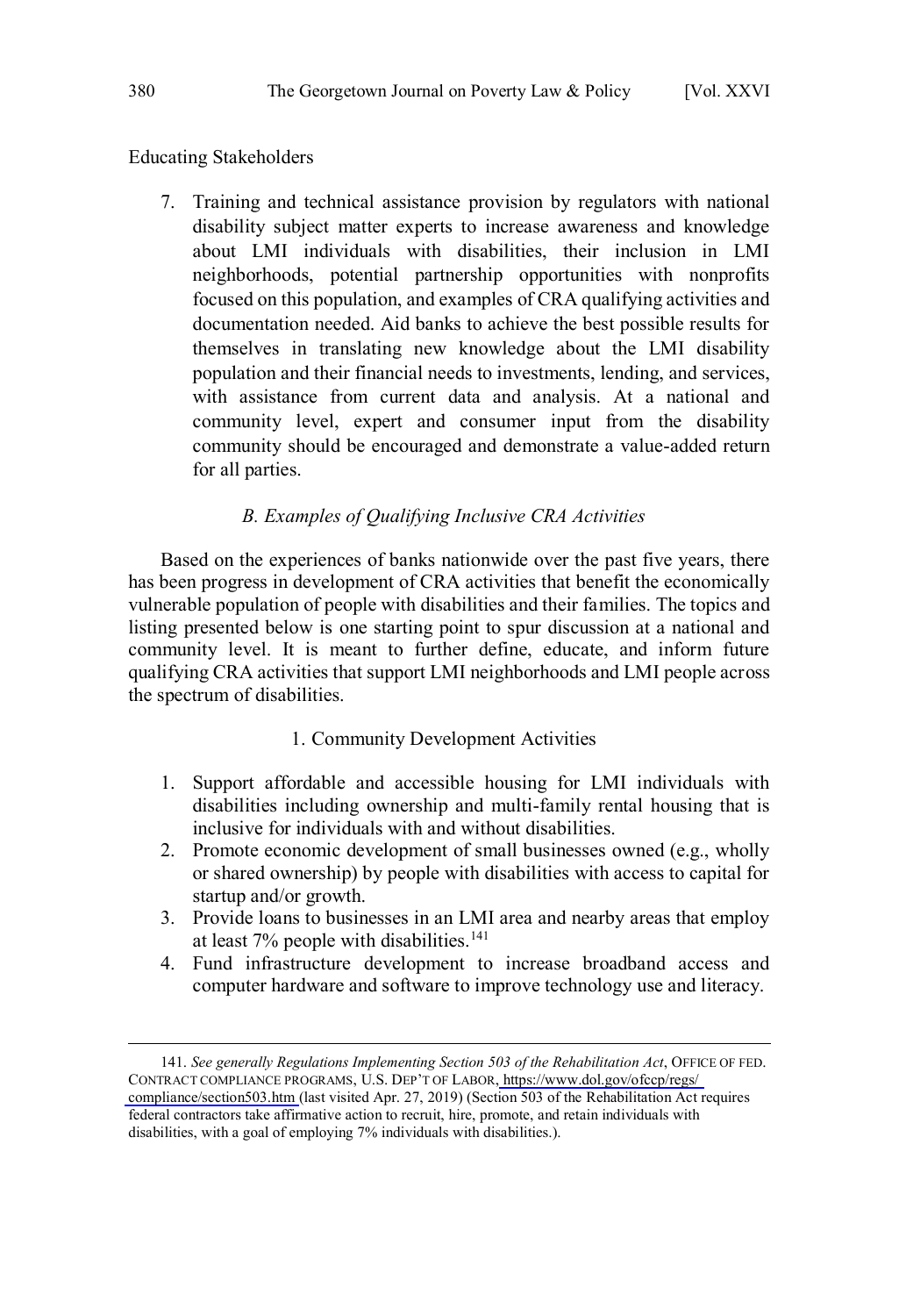<span id="page-26-0"></span>5. Provide credit counseling and financial capability services to address the complexities of making informed financial decisions based on the interrelationship between income, assets, and public benefits.

# 2. Qualified Investments

- 1. Make investments in CDFIs and Community Development Banks to support assistive technology loans, and home and vehicle modification loans, for LMI populations with disabilities.
- 2. Make investments in nonprofit organizations that help LMI populations with disabilities by improving financial literacy, supporting informed decision-making about debt and credit, and offering financial education and coaching in one-to-one and group sessions.
- 3. Support workforce development programs, such as apprenticeships, internships, certifications, and on-the-job skills training, in order to improve skills and enable LMI individuals with disabilities to work.
- 4. Support bank employees' collaboration with disability nonprofits so that they can share their expertise in financial services and strategic decisionmaking to increase affordable and accessible housing, jobs, and inclusive career development in addition to expanding access to FinTech tools and services.
- 5. Make investments in technology infrastructure and digital literacy to close the digital divide for improved access to FinTech products and services for LMI individuals with disabilities.

# 3. Qualified Lending

- 1. Direct small dollar loans to improve access to credit and credit scores.
- 2. Provide consumer loans for assistive technology purchases and home and vehicle modifications.
- 3. Require local and state governments to engage in community development activities that target underserved populations with disabilities.
- 4. Provide small business loans for entrepreneurs with disabilities.
- 5. Support borrowers that construct or rehabilitate community facilities located in LMI geographies and serve people with disabilities (i.e., Independent Living Centers, Assistive Technology Demonstration and/or Recycling Centers, and Business Incubators that intentionally provide support for entrepreneurs with disabilities).

## VI. CONCLUSION

Vibrant communities are best supported when economic opportunities are inclusive of LMI populations, including people with disabilities. Twenty-eight years after the passage of the ADA and more than forty years after the passage of